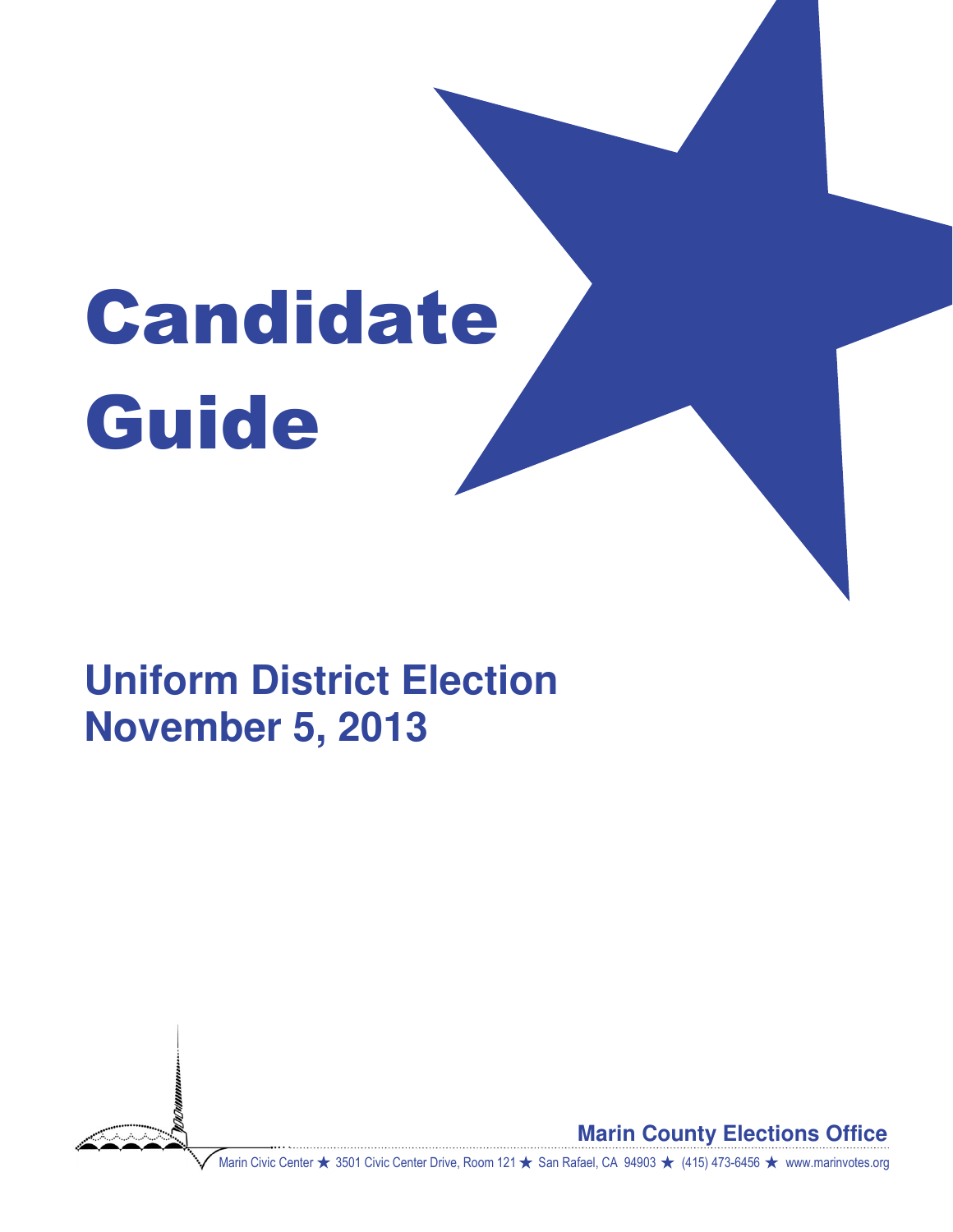# **Three basic steps to becoming a candidate….**

- 1) Fill out the Candidate Information Form. This form is on our website and at the Elections office. You can fill out this form before coming to our office to receive your candidate papers (**City Council candidates contact your City Clerk**).
- 2) Pick-up your candidate papers at the Elections office. (**City Council candidates pick-up papers at their City Clerk's office**).
- 3) File your completed documents by the deadline. **(Check the Important Dates section of this manual).**

# **Common questions & answers…**

#### **1) When can I come in to get my nomination papers?**

You can pick-up your nomination papers beginning July 15 through August 9.

#### **2) Do I have to come in person to your office to pick-up my papers?**

Yes, but if you're unable to come in person please see page 5 of this manual for instructions.

#### **3) Can I make an appointment to discuss the nomination process and/or file my papers?**

Yes. Although it's not required, appointments are a good idea especially if you're new to the process. Call 415-473-6437 to schedule an appointment.

#### **4) Are there forms that I can fill out before coming to your office?**

Yes, you can fill out the Candidate's Information Form and send it to the Elections office. When we receive your form we will prepare your personalized documents so they'll be ready when you come to this office. This and other forms you can fill out beforehand are on our website at www.marinvotes.org.

#### **5) Do I need to collect signatures or pay a filling fee for my candidacy?**

It depends on the jurisdiction of the office you're seeking. This manual provides this information for you.

#### **6) What is a candidate's statement?**

It is your Statement of Qualifications, and is published in the sample ballot. It's optional, but it's a way to let the voters in your district know about you. This manual has information about the format and costs of the candidate statements.

#### **7) I want to pass around a small amount of flyers for my candidacy. Are there rules about this?**

Yes there are rules. Whether flyers, yard signs, or internet ads, make sure you're aware of all campaign finance rules. These rules and all other campaign finance information are in the FPPC finance manuals on their website: www.fppc.ca.gov.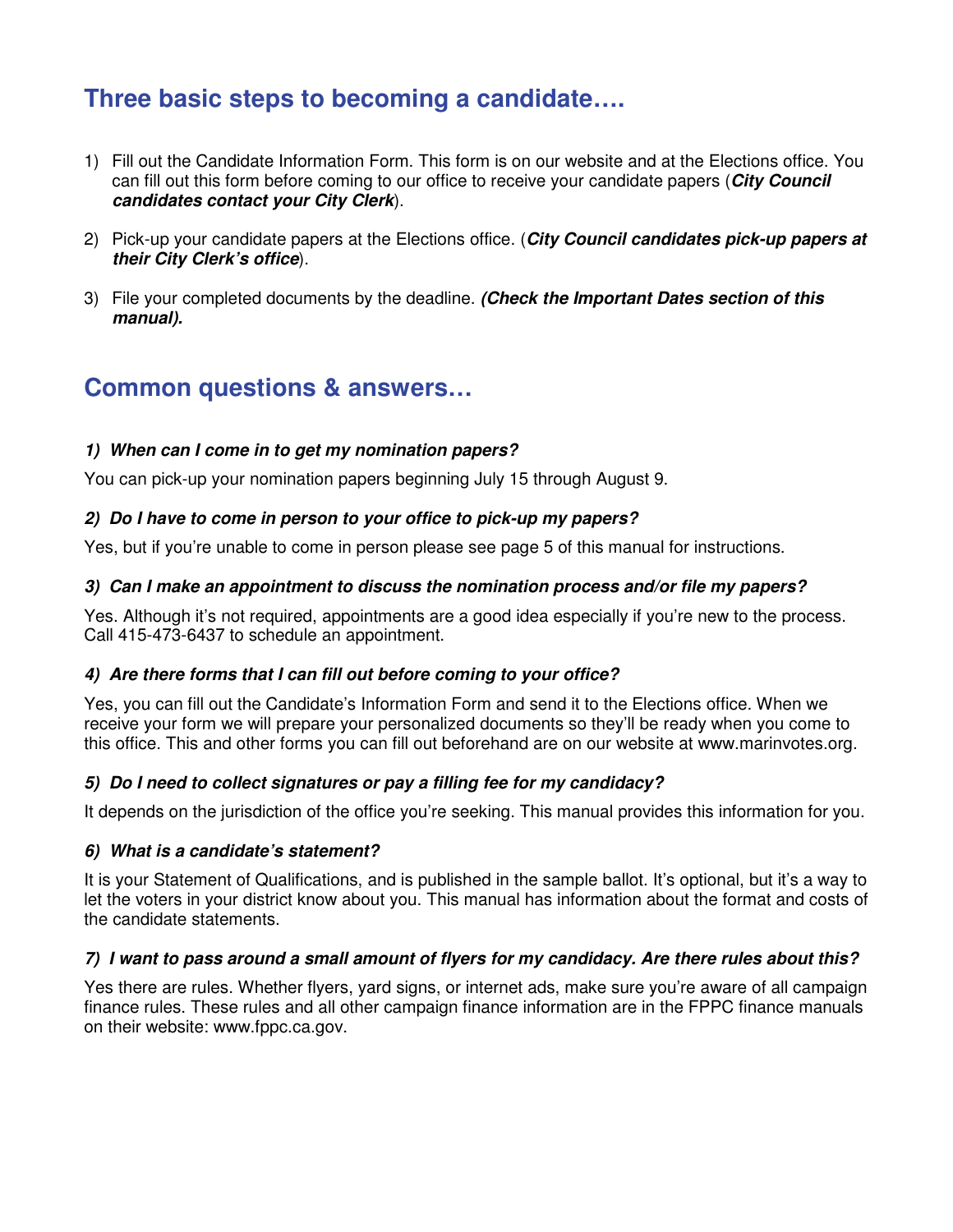

# ELECTIONS DEPARTMENT

Providing a responsive, transparent, and professional approach to conducting elections.

April 2013

Dear Candidate,

Congratulations on becoming a candidate for public office.

This guide gives you information about candidate forms, fees, requirements, and deadlines for the November 5, 2013 Uniform District Election. You can also find more election information at our website: www.marinvotes.org.

The nomination process can be complicated and the filing deadlines are rigid. It's a good idea to file your candidate paperwork early. Otherwise, you may not have enough time to correct any mistakes before the deadline.

If you have questions about your candidacy or the information in this guide, please call Dan Miller at 415-473-6437.

Sincerely,

Elaine Ginnold Registrar of Voter

**Important!** The Candidates' Guidelines Booklet for the November 5, 2013 Uniform District Election provides general information about the nomination and election of candidates. It does not have the force and effect of law, regulation, or rule.

The Registrar of Voters does not provide legal advice and this Booklet is not intended to provide legal advice. Any person, organization or candidate using this Booklet may not rely on it as a substitute to seeking legal counsel. Statutes and regulations change and are updated on a frequent basis and therefore, the guidelines provided in this Booklet may not reflect the most current state of the law.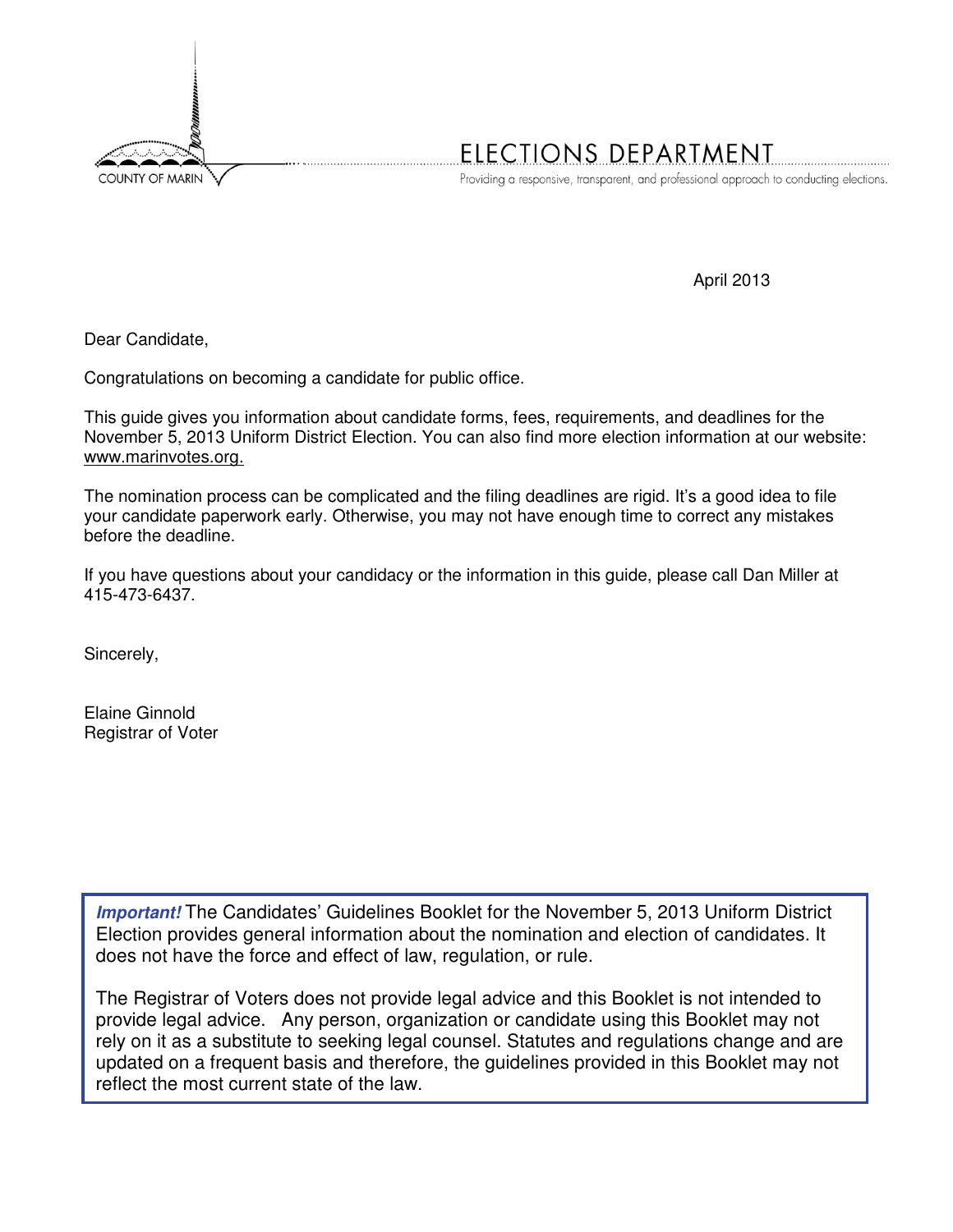# **Table of Contents**

| <b>Important Dates for the Next Election</b>                                                                                                                                                                | $1-2$                                    |
|-------------------------------------------------------------------------------------------------------------------------------------------------------------------------------------------------------------|------------------------------------------|
| <b>Offices Open for Nomination</b><br><b>School Districts</b><br><b>Special Districts</b><br>City (and Town) Council Members                                                                                | 3<br>3<br>$\overline{\mathbf{4}}$        |
| <b>Candidate Nomination Papers</b><br>Declaration of Candidacy Form<br><b>Ballot Designations</b><br><b>Candidate's Statement</b><br>Statement of Economic Interests Form 700<br>Campaign Finance Reporting | 5<br>$6 - 7$<br>$8 - 9$<br>9<br>$9 - 11$ |
| What all campaigns need to know<br>Advertisements<br>Signs<br>Electioneering                                                                                                                                | 12<br>12 <sup>2</sup><br>12              |
| How to Count Words                                                                                                                                                                                          | 13                                       |
| <b>Candidate's Costs</b>                                                                                                                                                                                    | $14 - 15$                                |
| Information about taking office                                                                                                                                                                             | 16                                       |
| Appendix<br><b>Dellot Degianation Warkshoot comple</b>                                                                                                                                                      |                                          |

 Ballot Designation Worksheet sample Declaration of Candidacy Form sample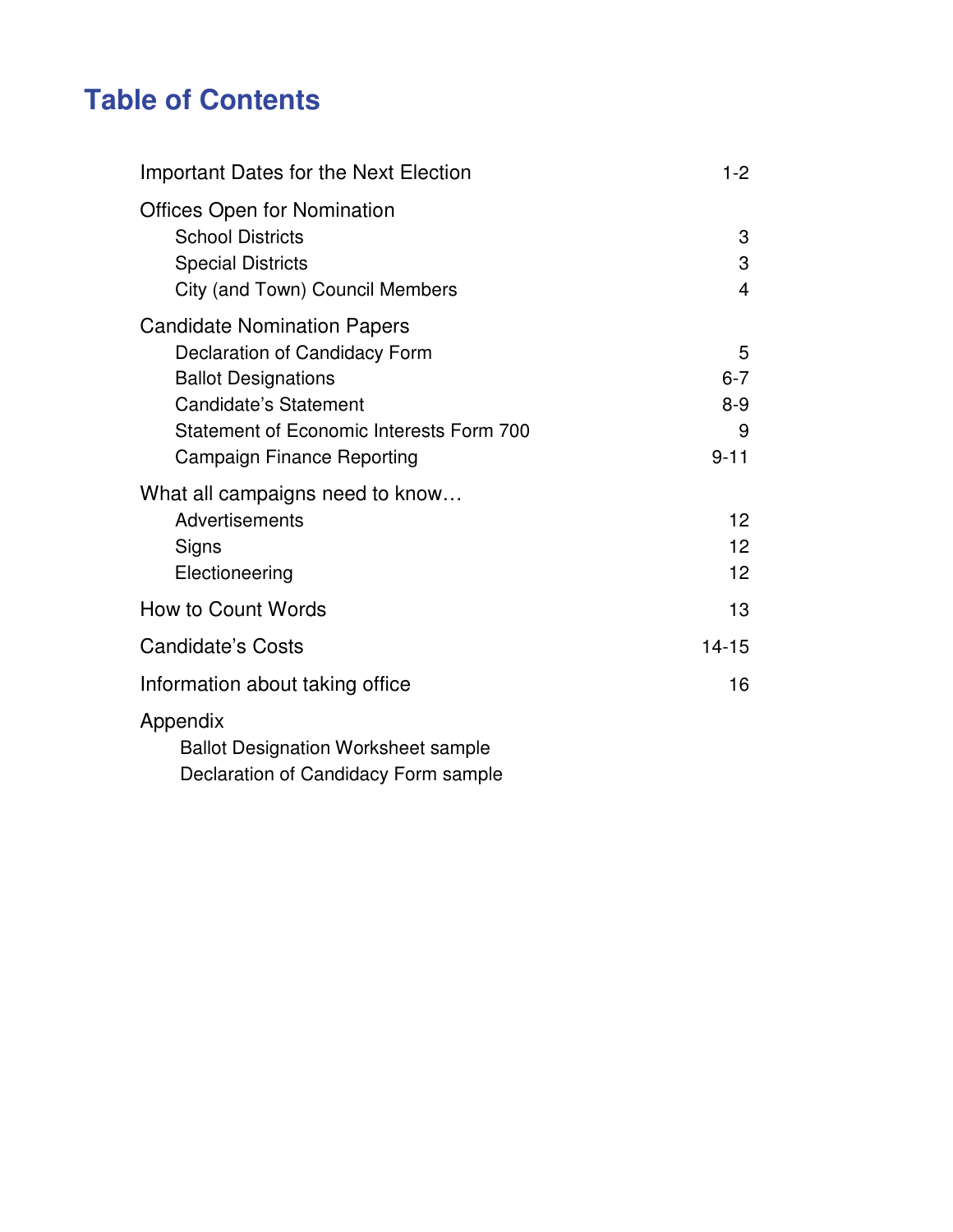# **Important Dates**

For the November 5, 2013 Election

|                                                                                 | # of days before<br>election |                                                                                                                                                                                                                                                    |
|---------------------------------------------------------------------------------|------------------------------|----------------------------------------------------------------------------------------------------------------------------------------------------------------------------------------------------------------------------------------------------|
| <b>July 15, 2013</b><br>Nomination                                              | 113                          | School District and Special District candidates must pick up<br>nomination packets at the Marin County Elections Office.                                                                                                                           |
| period opens                                                                    |                              | City and Town Council candidates must pick up and file<br>papers at their City Clerk's office. (Some cities charge a fee.)                                                                                                                         |
| <b>August 9, 2013</b><br>Nomination                                             | 88                           | Deadline for all candidates and incumbents to:<br>• File all required and optional documents, or                                                                                                                                                   |
| period closes                                                                   |                              | • Withdraw as a candidate                                                                                                                                                                                                                          |
| August 10-19, 2013<br>Public review of                                          | $87 - 78$                    | During this period, voters can:                                                                                                                                                                                                                    |
| candidate statements                                                            |                              | Get copies of any candidate statement, and                                                                                                                                                                                                         |
|                                                                                 |                              | File a Writ of Mandate in Superior Court to make a<br>$\bullet$<br>candidate correct or delete his/her candidate statement.                                                                                                                        |
| <b>August 14, 2013</b><br>Extended nomination period                            | 83                           | If an incumbent does not file by the August 9, 2013 deadline,<br>a candidate for the incumbent's office may file or withdraw as<br>a candidate by this date.                                                                                       |
| August 15-24, 2013                                                              | 82-73                        | During this period, voters can:                                                                                                                                                                                                                    |
| Public review of candidate<br>statements filed in extended<br>nomination period |                              | • Get copies of any candidate statement filed during this<br>extended period, and                                                                                                                                                                  |
|                                                                                 |                              | • File a Writ of Mandate in Superior Court to make a<br>candidate correct or delete his/her candidate statement<br>filed during this period.                                                                                                       |
| <b>August 15, 2013</b><br>Random alphabet drawing                               | 82                           | At 11 a.m., the Secretary of State does a random drawing to<br>decide the order of candidate names on the ballot. If more<br>than 1 candidate's last name starts with the same letter, the<br>next letters of the last name will decide the order. |
| September 6, 2013<br><b>Overseas &amp; Military Ballots</b>                     | 60                           | Marin County's Elections Office starts mailing overseas and<br>military voters' ballots.                                                                                                                                                           |
| Sep. 9 - Oct. 22, 2013<br>Write-in candidates                                   | $57-14$                      | • City Council Write-In Candidates: Pick up and file your<br>papers at your City Clerk's Office.                                                                                                                                                   |
|                                                                                 |                              | • School and special district Write-In Candidates: Pick up<br>and file your papers at Marin County's Elections Office.                                                                                                                             |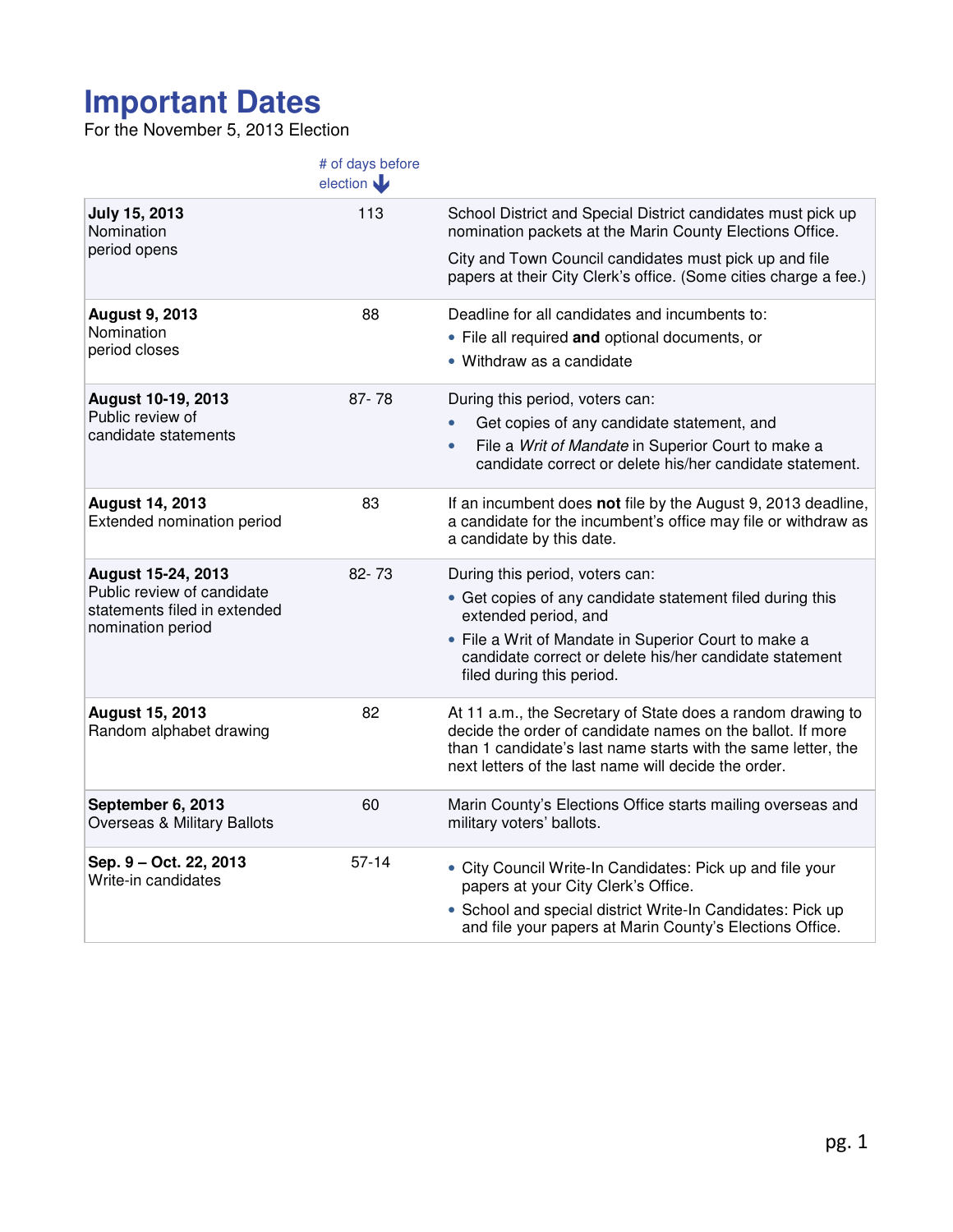|                                                                           | # of days before<br>election |                                                                                                                                                                                                                                                                                                                                                                                                                                                                         |
|---------------------------------------------------------------------------|------------------------------|-------------------------------------------------------------------------------------------------------------------------------------------------------------------------------------------------------------------------------------------------------------------------------------------------------------------------------------------------------------------------------------------------------------------------------------------------------------------------|
| <b>September 26, 2013</b><br>Sample Ballot Mailing                        | 40                           | Marin County Elections Office starts mailing Voter Information<br>Pamphlets to all registered voters in the county.                                                                                                                                                                                                                                                                                                                                                     |
| <b>September 26, 2013</b><br>Campaign finance                             |                              | Candidates must file at least 1 campaign finance statement<br>by this date. Candidates who have campaign finance<br>committees must report all financial activity from the date of<br>their last statement through 9/30/13.                                                                                                                                                                                                                                             |
| October 7, 2013<br>Vote-by-Mail ballots                                   | 29                           | Marin County Elections Office starts mailing vote-by-mail<br>ballots to all vote-by-mail voters in the county. Any Marin<br>County voter may get and vote a ballot at the Elections Office,<br>starting this date.                                                                                                                                                                                                                                                      |
| October 21, 2013<br>Voter Registration deadline                           | 15                           | This is the last day to register to vote for this election. Voter<br>registration forms received by mail must be postmarked by<br>this date.                                                                                                                                                                                                                                                                                                                            |
| October 24, 2103<br>Campaign finance                                      |                              | Candidates who have campaign finance committees must<br>report all financial activity from the date of their last statement<br>through 10/19/13.                                                                                                                                                                                                                                                                                                                        |
| October 29, 2013<br>Deadline to apply for<br>vote-by-mail ballots by mail | 7                            | This is the last day the Elections Office can receive vote-by-<br>mail applications sent by U.S. Mail. Voters who miss this<br>deadline can pick up a vote-by-mail ballot at the Elections<br>Office until 8:00 pm, November 5, 2013. Beginning 7 days<br>before the election, voters who are unable to get to the<br>elections office can authorize someone to pick up and return<br>their ballots to the Elections Office or to any polling place on<br>election day. |
| <b>November 5, 2013</b><br><b>Election Day</b>                            |                              | Marin County Elections Office and the polls are<br>open 7 a.m. - 8 p.m.                                                                                                                                                                                                                                                                                                                                                                                                 |
| <b>November 14, 2013</b><br><b>Manual Tally</b>                           | $+9$                         | At 9 a.m., Marin County Elections Office randomly selects<br>1% of the precincts to count votes by hand (manual tally).                                                                                                                                                                                                                                                                                                                                                 |
| December 3, 2013<br>Election certification                                | $+28$                        | Marin County Elections Office must certify the county's<br>election results by this date.                                                                                                                                                                                                                                                                                                                                                                               |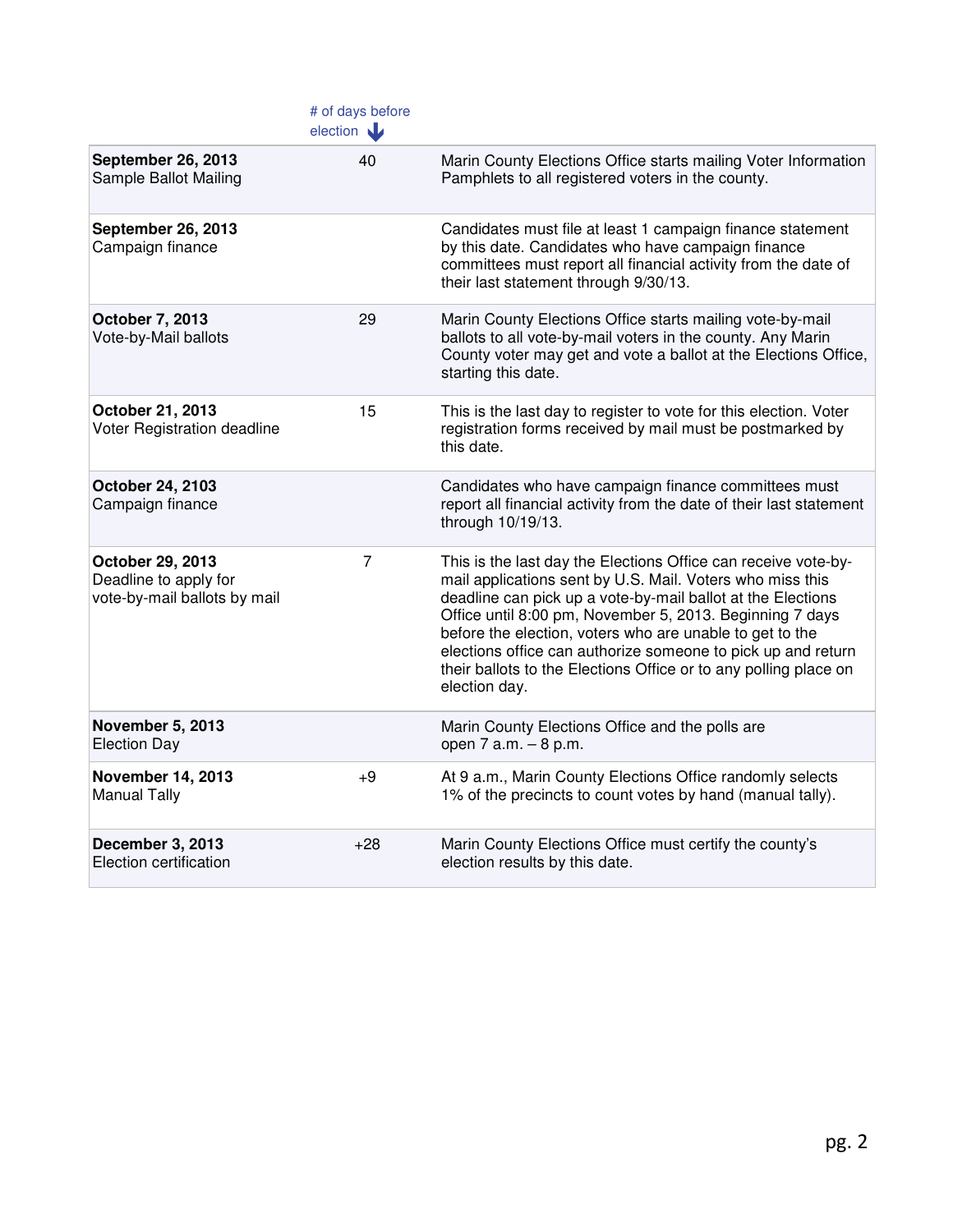# **Offices Open for Nomination**

For the November 5, 2013 Election

## **School Districts**

The following School District offices are open for nomination. Candidates must live in and be registered to vote in the district. They must also meet state law and constitutional requirements.<sup>1</sup>

|                                |                | <b>Open Seats</b>           |
|--------------------------------|----------------|-----------------------------|
| <b>School Districts</b>        | Full<br>Term   | <b>Short</b><br><b>Term</b> |
| County Board of Education      |                |                             |
| Trustee Area No. 3             | 1              |                             |
| Trustee Area No. 5             | 1              |                             |
| Trustee Area No. 6             | 1              |                             |
| Dixie School                   | 3              |                             |
| <b>Kentfield School</b>        | 3              |                             |
| Laguna Joint School ***        | $\overline{2}$ |                             |
| Lagunitas School               | 3              |                             |
| Larkspur/Corte Madera School   | 3              |                             |
| Lincoln School                 | 2              |                             |
| <b>Marin Community College</b> | 3              |                             |
| Mill Valley School             | 3              |                             |
| Nicasio School                 | 2              |                             |
| <b>Novato Unified School</b>   | 3              |                             |
| <b>Reed Union School</b>       | 3              |                             |
| Ross School                    | 3              |                             |
| Ross Valley School             | 2              |                             |
| San Rafael School **           | 2              |                             |
| Shoreline Unified School       |                |                             |
| Trustee Area No. 1             | 2              |                             |
| Trustee Area No. 2             | 1              |                             |
| Tamalpais Union High School    | 3              |                             |
| Union Joint School ***         | 2              |                             |

\*\* Pick up and file papers with the City Clerk.

\*\*\* Pick up and file papers from the county elections office where you live.

# **Special Districts**

The following Special District offices are open for nomination. Candidates must be registered to vote in the district.<sup>2</sup>

|                                             | <b>Open Seats</b> |              |
|---------------------------------------------|-------------------|--------------|
| <b>Special Districts</b>                    | Full              | <b>Short</b> |
|                                             | <b>Term</b>       | <b>Term</b>  |
| <b>Bel Marin Keys Community</b><br>Services | 2                 |              |
| <b>Marin City Community Services</b>        | 3                 |              |
| <b>Marinwood Community Services</b>         | $\overline{2}$    | 1            |
| Muir Beach Community Services               | 3                 |              |
| <b>Tamalpais Community Services</b>         | 2                 |              |
| <b>Tomales Community Services</b>           | 3                 | 1            |
| <b>Kentfield Fire Protection</b>            | 3                 |              |
| Novato Fire Protection                      | 2                 |              |
| Sleepy Hollow Fire Protection               | $\mathbf{1}$      |              |
| Southern Marin Fire Protection              | 4                 | 2            |
| <b>Stinson Beach Fire Protection</b>        | 2                 |              |
| Tiburon Fire Protection **                  | 3                 |              |
| <b>Bolinas Community Public Utility</b>     | 3                 |              |
| <b>Inverness Public Utility</b>             | 2                 | 1            |
| <b>Alto Sanitary</b>                        | $\overline{2}$    |              |
| <b>Homestead Valley Sanitary</b>            | 2                 |              |
| Las Gallinas Valley Sanitary                | 3                 |              |
| Novato Sanitary                             | 3                 |              |
| Richardson Bay Sanitary                     | 3                 |              |
| Sausalito/Marin City Sanitary               | 3                 |              |
| Sanitary No. 5 - Tiburon                    | 2                 | 1            |
| ****<br>North Marin Water                   | 2                 |              |

\*\*\*\* Sonoma candidates must file in Marin County.

 $\overline{a}$ 1 Ed. Code § 35107

 2 Gov. Code § 24001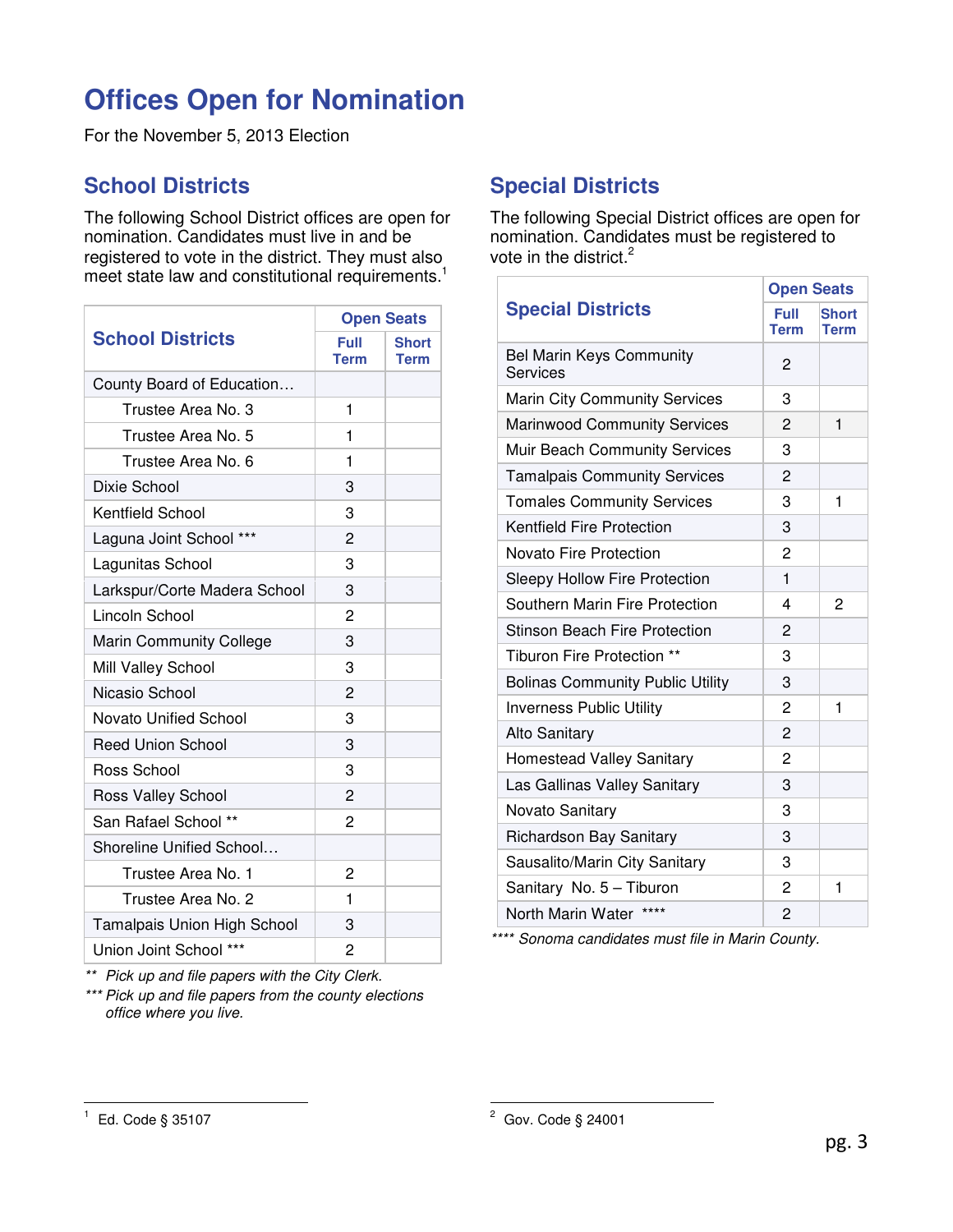# **City and Town Council Members**

The following cities and towns have Council Member seats open for nomination. Candidates must be registered to vote in the incorporated city district.<sup>3</sup> Candidates pick up and file their papers with the Clerk of the City or Town where they live. Some towns and cities charge a filing fee.

|                       |                            | <b>Open Seats</b>           |
|-----------------------|----------------------------|-----------------------------|
| <b>Cities / Towns</b> | <b>Full</b><br><b>Term</b> | <b>Short</b><br><b>Term</b> |
| Corte Madera          | 3                          |                             |
| Fairfax               | 3                          |                             |
| Larkspur              | 3                          |                             |
| Mill Valley           | 2                          |                             |
| Novato                | 2                          |                             |
| San Anselmo           | 3                          |                             |
| San Rafael            | $\mathfrak{p}$             |                             |
| Tiburon               | з                          |                             |

 3 Gov. Code § 36502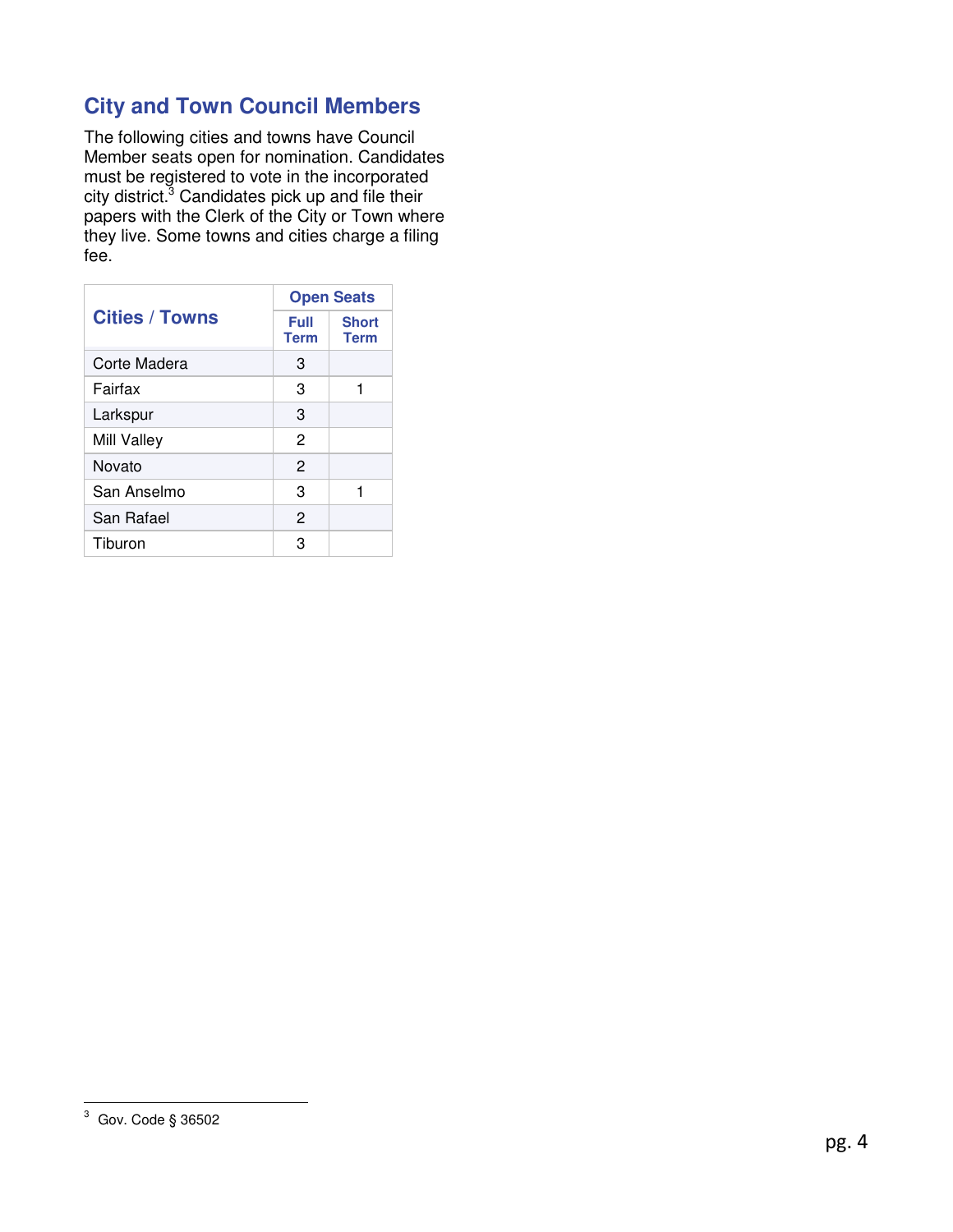# **Candidate Nomination Papers**

Candidates must file these forms by the deadline:

- Declaration of Candidacy form
- Signature pages with at least 20 sponsor signatures (if required by your jurisdiction)
- Ballot Designation Worksheet (if requesting a designation)
- Candidate's Statement (optional to file)
- Statement of Economic Interests, Form 700
- Campaign Finance Statements

## **Declaration of Candidacy Form**

#### **When and where to pick up your form**

The Declaration of Candidacy form is available starting **July 15, 2013.** A sample of this form is in the Appendix section of this manual.

Councilmember candidates pick up and file this form and other required papers **in person** at the Clerk's Office in the City or Town where they live.

Candidates for all other offices pick up and file this form and other required papers **in person** at the Marin County Elections Office.

If you cannot pick up or file in person, you may **not** file by fax. But you may:

- Use certified mail or a delivery service: Your signature on the Declaration of Candidacy form must be notarized, **or**
- Send an authorized person to pick up and file your form. Give the authorized person a written, dated, and signed authorization that says:
	- The name of the person you authorized to pick up / file your form, and
	- You know that your form must be properly filled out and filed by the August 9, 2013, 5 p.m. deadline.

Note: The authorized person may **not** change or correct anything on your nomination papers.

#### **Deadline to file your form**

Unless you are running for an office with an extended nomination period, the deadline to file all of your papers is: **August 9, 2013, 5 p.m.**

#### **Can I use a nickname on my Declaration of Candidacy form?**

Yes. You can write your nickname, along with your legal name on your form. If you do not write your nickname on the Declaration of Candidacy form, you cannot use it later on other candidate papers.<sup>4</sup>

Note: Candidates may **not** file a Declaration of Candidacy form for more than one term of office for the same district, or for more than one district office at a time.<sup>5</sup>

 $\overline{\phantom{a}}$ 4 A.G. Ops 50-87, 5/27/80

<sup>5</sup> E.C. §§ 8003(b), 10510(b), 10220.5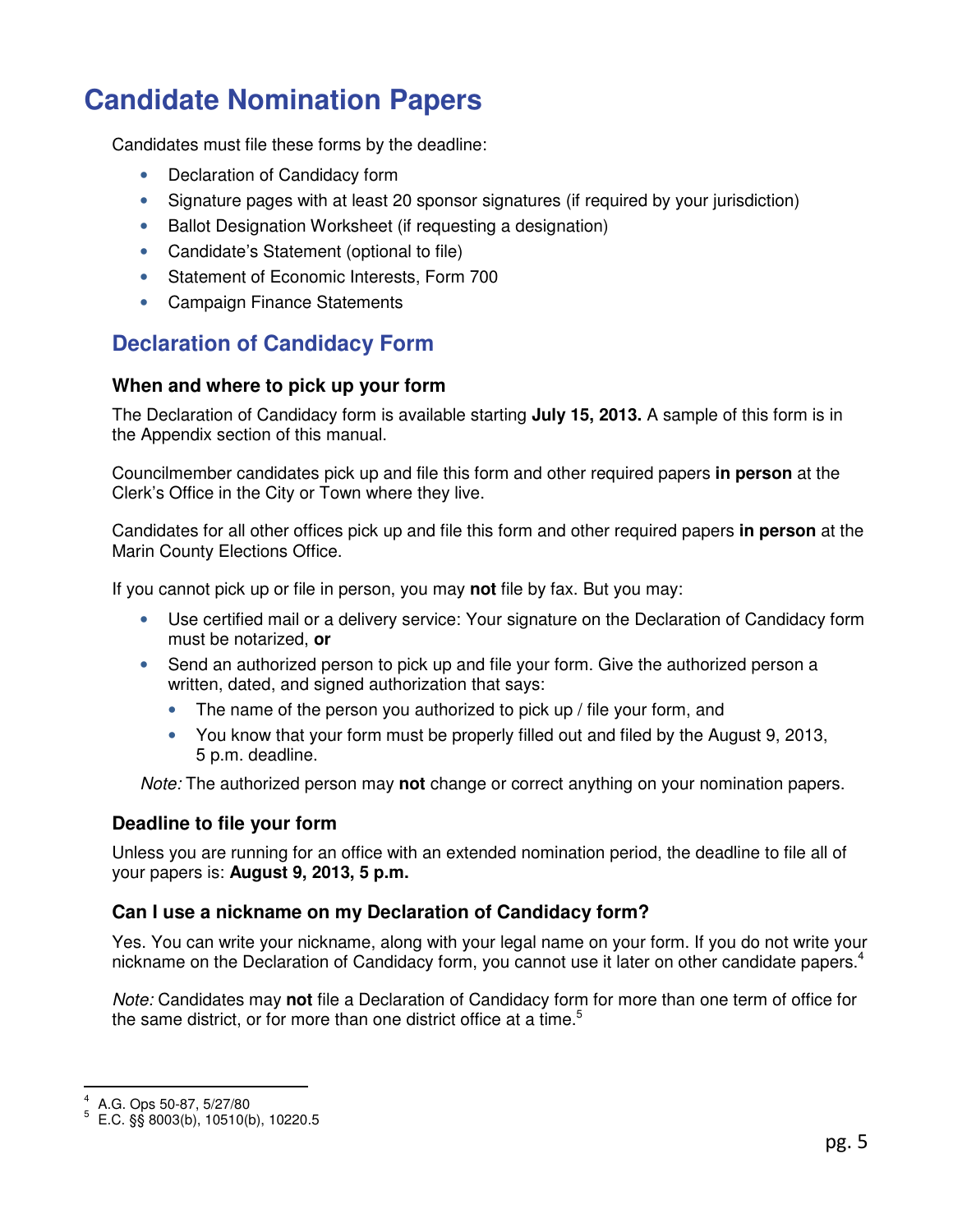## **Ballot Designations**

You may have up to **3 words** that describe your current occupation or incumbency status placed on the ballot. These words are called your *ballot designation*. To request a ballot designation, you must fill out a Ballot Designation Worksheet  $^6$  (sample in the Appendix section), and file it with your other candidate papers by the deadline.

If you do not want a designation, write "NONE" on your *Declaration of Candidacy form* where it asks for your designation. Also put your initials after the word "NONE."

California state law says that your designation must describe your current profession, vocation, or what you do – or did – for a living during the 12 months before the filing deadline. The words you choose must be generic and neutral. And the words must be accurate, and not misleading.

Here are some examples: High School Teacher, Scientist, Emergency Department Neurologist.

You may list more than one occupation or vocation if you do not use more than 3 words and you separate them with a slash. Example: Professor/Mother/Doctor

Note: If you choose words that are very long, they may be printed in a smaller font size.

#### **Other ballot designation rules…**

You may use the words *community volunteer* if:

- You spend most of your time as a community volunteer,
- You do not have another principal occupation or vocation, and
- You do not add any other words to describe another occupation or vocation.

You may use the word retired if:

- You are 55 or older and left your last job or vocation voluntarily,
- Before retiring, you worked in your last profession or occupation for at least 5 years, and
- A main source of your income is from a retirement plan or retirement benefits (or you are eligible to receive retirement benefits)

Note: You must not abbreviate retired or place it after the word(s) it modifies.

Titles and degrees cannot be listed with the candidate's name on the ballot.<sup>7</sup>

#### **Special rules for incumbents:**

If you are an incumbent, you may use:

- Your elected title, even if the title has more than 3 words Example: Board Member, ABC School District
- Your elected title and your other occupation or vocation, if you use 3 words or less Example: Board Member/Teacher
- The word **Incumbent** (without adding any other words) if you are running for the same office you hold now.

 6 E.C. §§ 13107. 13107(a)(3) and (c)(1)(2), 13107.3; Admin. Code §§ 20710-20719

 $^7$  E.C.  $\frac{8}{3}$  13106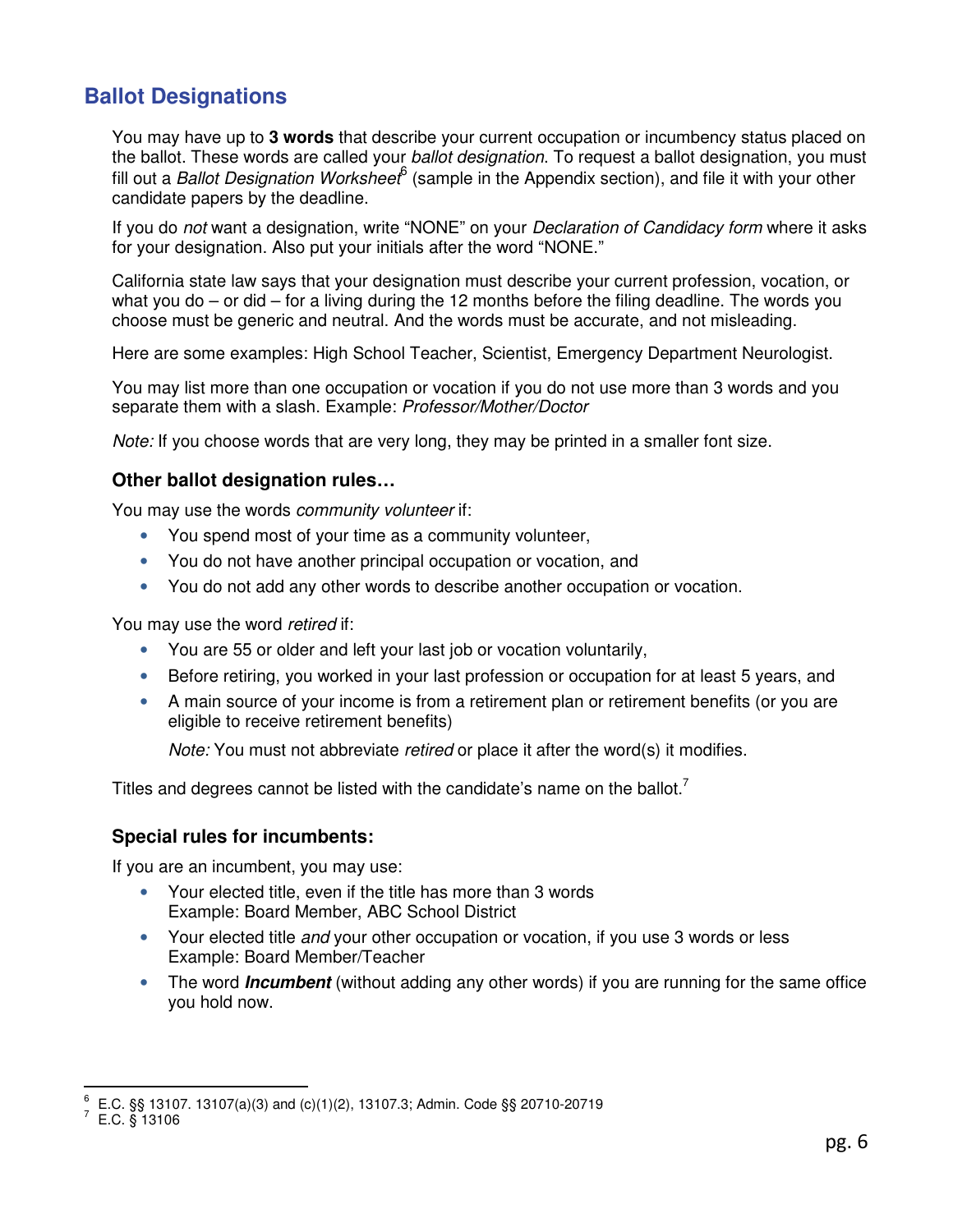If you are an appointed incumbent (except to a judicial office), you may use:

- The words **Appointed Incumbent** (without adding any other words) if you are running for the same office you hold now. Example: Appointed Incumbent
- The word **Appointed** along with your current office title. Example: Appointed Board Member, ABC School District

#### **Some words are not allowed**

If you choose words that the law does not allow, the Elections Office will notify you. If you do not provide an acceptable alternative designation by the deadline, no ballot designation will be listed after your name.

| Do not use words that                            | <b>Examples</b>                                                                                                                                             |
|--------------------------------------------------|-------------------------------------------------------------------------------------------------------------------------------------------------------------|
| Evaluate                                         | Outstanding, leading, expert, virtuous, eminent, best, exalted,<br>prominent, advocate, activist, reformer, pro, anti                                       |
| Suggest status and do not say your<br>occupation | Taxpayer, patriot, citizen, renter, presidential appointee, husband,<br>wife, scholar, veteran, concerned citizen, activist                                 |
| Suggest a racial, religious or ethnic<br>group   | Asian, Christian, Irish                                                                                                                                     |
| Suggest a political party                        | Libertarian, Democrat                                                                                                                                       |
| Refer to illegal activity                        | Outlaw, gambler                                                                                                                                             |
| Suggest previous occupations                     | Former, ex (You may use retired. See p. 6.)                                                                                                                 |
| Name a company, agency or person                 | Instead of: IBM President, use: Computer Corporation President<br>Instead of: Director, DMV, use: State Agency Director                                     |
| Mislead                                          | An occasional activity, hobby, or position that takes up little of your<br>time. You may have to give proof to support the accuracy of your<br>designation. |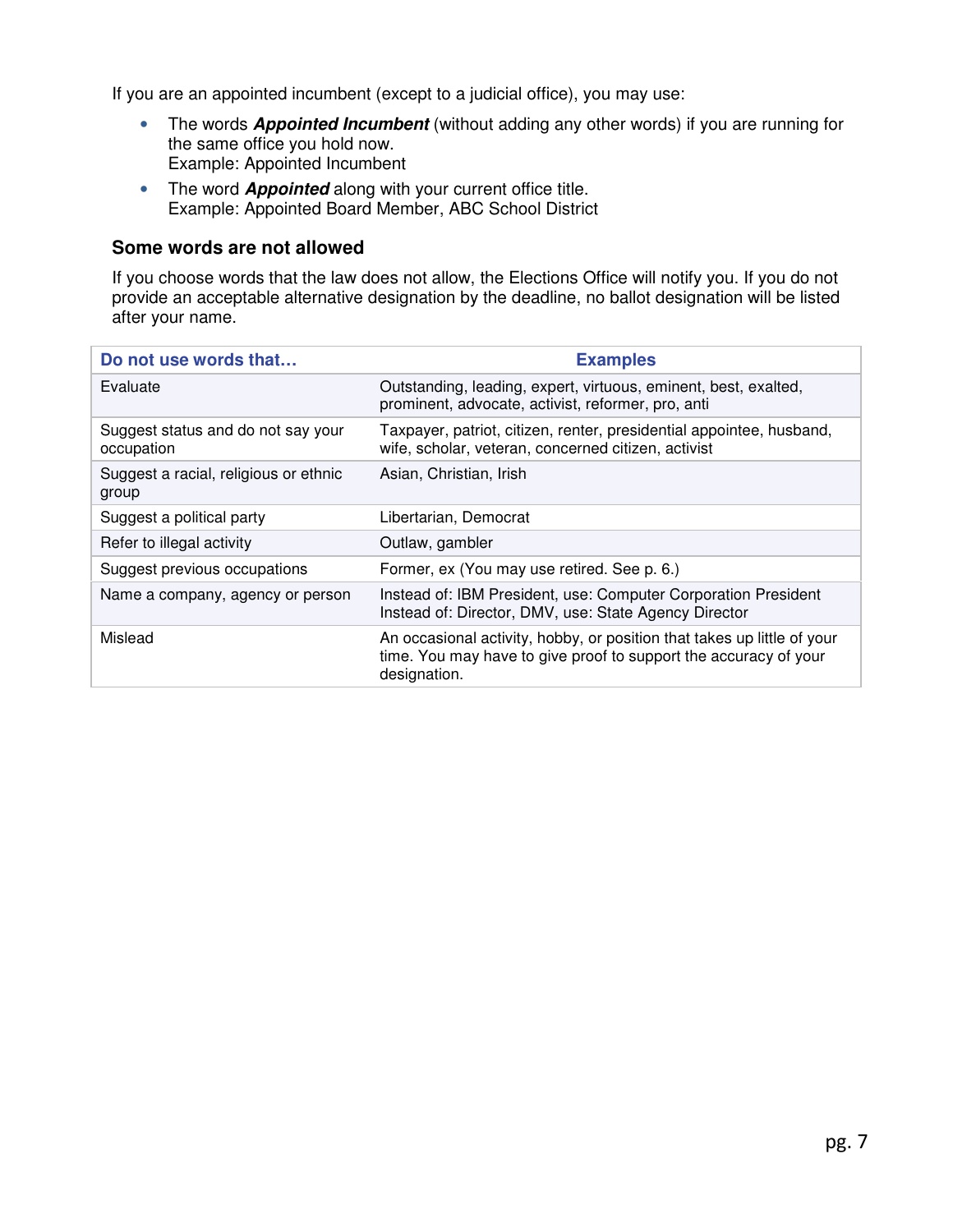# **Candidate Statements**

Candidates are allowed to file a statement that gives more information about their education and qualifications. This statement will be printed in the Voter Information Pamphlet.

#### **Deadline to file your statement**

File your statement along with your other candidate papers. Unless you are running for an office with an extended nomination period, the deadline is: **August 9, 2013, 5 p.m.**<sup>8</sup>

If the office you are running for covers more than 1 county, you have the option to print your statement in both counties. To do that, you must contact each county and follow both counties' procedures.

#### **How to Submit Your Statement**

You may type your statement on the Candidate Statement form provided with your other candidate papers. Or you can type and print your form on a separate piece of paper and attach it to that form. You must sign your statement.

If you provide a statement, review it **carefully**

**SAMPLE FORMAT STATEMENT OF CANDIDATE FOR MEMBER, CITY COUNCIL Greatest City JANE DOE AGE: 21 Occupation: Manager Education and Qualifications:** 

I can bring to the office a diversity of viewpoints and experience. Born and raised in the San Francisco area, with my family still farming, I can appreciate the concerns of the environmentalists. On the other hand, having been in business since my undergraduate days at college, and with my experience in the rental and real estate field, I appreciate the practical housing choices and frustrations with high rental cost. As a Member of the City Council, I would balance the narrow spectrum of views that have dominated the Council the past four years. I advocate a program to protect our neighborhoods from increasing overcrowding and visual blight.

before you file it. After you file it, you are **not** allowed to correct typos or mistakes. You can only ask to correct typesetter errors. If you do not want your statement printed as is, your only option is to withdraw it. The deadline to withdraw it is: August 10, 2013 by 4:30 p.m.<sup>9</sup> If you withdraw the statement, we will refund your fee.

#### **Formatting requirements**

Submit your statement in **hard copy**, following these rules:

- Single-spaced in block paragraphs (no indents)
- No ALL CAPS (use upper and lower case)
- No italics, no bold, no underlining, no highlights
- No extra exclamation points
- No bullets or lists
- 200 words maximum for non-partisan offices
- 250 words maximum for partisan state and congressional offices

If you do not follow these rules, we will reformat your text to meet California's legal requirements. We **cannot** correct any typos or other errors the candidate may have made.

For more information on how we count words, see page 13.

 $\overline{a}$ 8 If you filed during the extended nomination period, the deadline is: August 14, 2013 by 5 p.m.

<sup>9</sup> If you filed during the extended nomination period, the deadline is: August 14, 2013 by 5 p.m.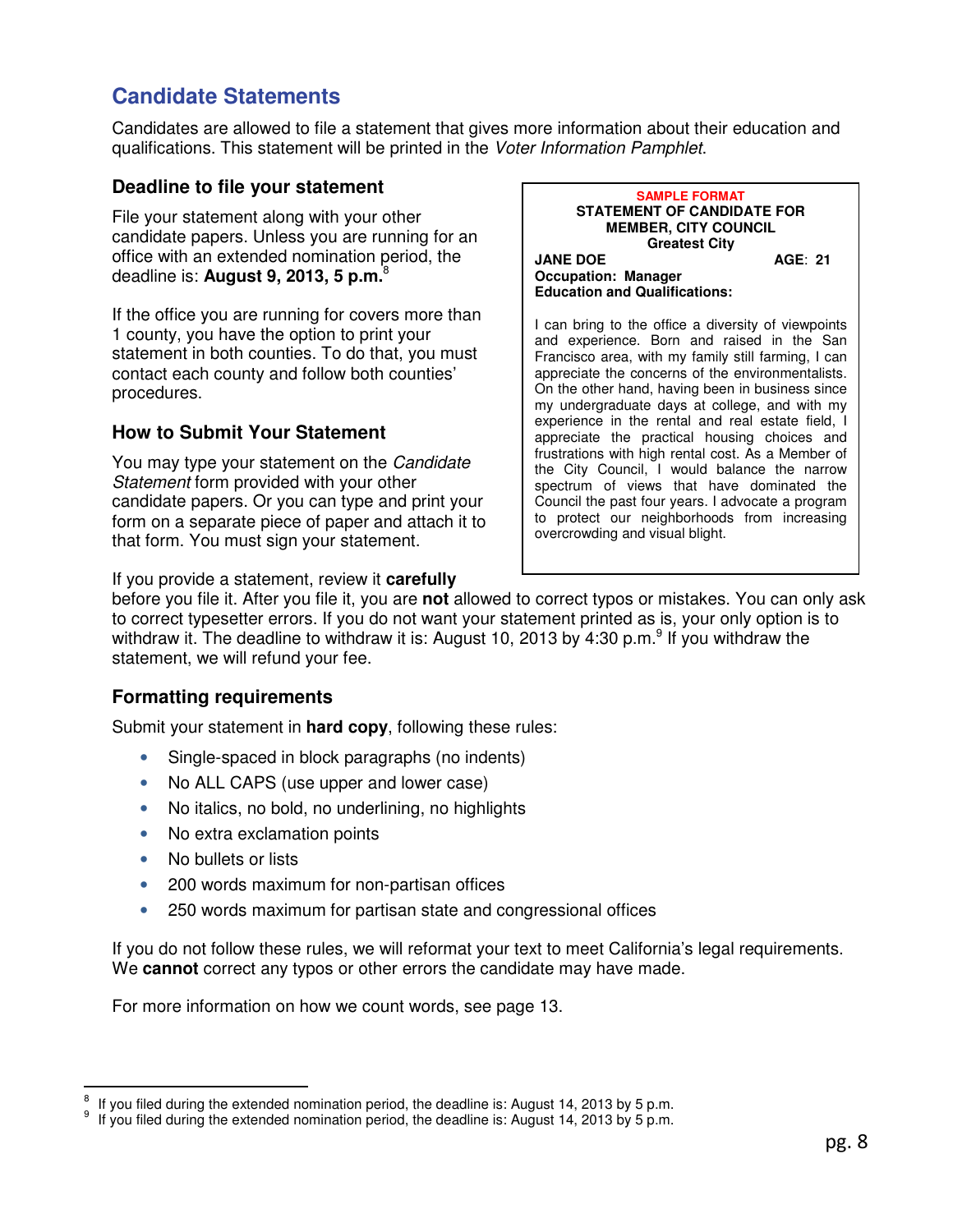#### **Content requirements**

Only include information about your education, experience and other qualifications. Do not include information about any other candidate, your party affiliation, membership, or activity in any political party organizations.

#### **Fees**

All candidates must pay a fee to have their statement printed in the voter's sample ballot. If you want your statement translated to Spanish, your fee is doubled plus a translation fee. The fees are based on the number of district voters and vary accordingly. See the Fee Schedule on page 15.

If you are a candidate for a State Senate and Assembly office, and you want your statement printed in the State pamphlet and/or sample ballot, you must first accept campaign-spending limits. To do that file Form 501 (Candidate Statement of Intention) with the Secretary of State's Political Reform Division.<sup>10</sup>

## **Statement of Economic Interests, Form 700**

You must file *Form 700* along with your other candidate papers. If you are elected or appointed to office, you must file this form with the appropriate filing officer for your jurisdiction within 30 days of taking office, and then annually. The form and instructions are on our website, and the Fair Political Practices website: www.fppc.ca.gov.

## **Campaign Finance Statements**

#### **Basic Rules for All Candidates**

- All campaign finance reports are considered **public** and may be posted online.
- Deposit all campaign funds in a separate bank account that is only for the campaign. Do not mix your personal and campaign funds.
- Do not use the same bank account, committee, or committee name that you used in a previous election if you are running for a different office.
- Open a campaign finance committee at any time using a Form 410. You must open a committee once you raise or spend \$1000 for your campaign.
- Record all contributions and expenses of \$25 or more. (Your FPPC Manual offers guidelines for recordkeeping.)
- Document any donation worth \$100 or more, including cash, loans, and in-kind contributions, including the contributor's name, address, occupation, and employer.
- Do **not** use your campaign funds for non-campaign expenses or to make independent expenditures to support or oppose other candidates.
- If you receive \$1000 or more from a single source in the last **90** days before the election, you must disclose it within 24 hours, even if the contribution is from your personal funds. This includes separate contributions from the same source that add up to \$1000 or more.
- Not all Marin County cities and districts have the same campaign contribution limits. To know the limits for your office, contact the local official.

**Important!** Your campaign finance reporting requirements do not end with the election. See your manuals for more information.

 $\overline{a}$ <sup>10</sup> Gov. Code § 85601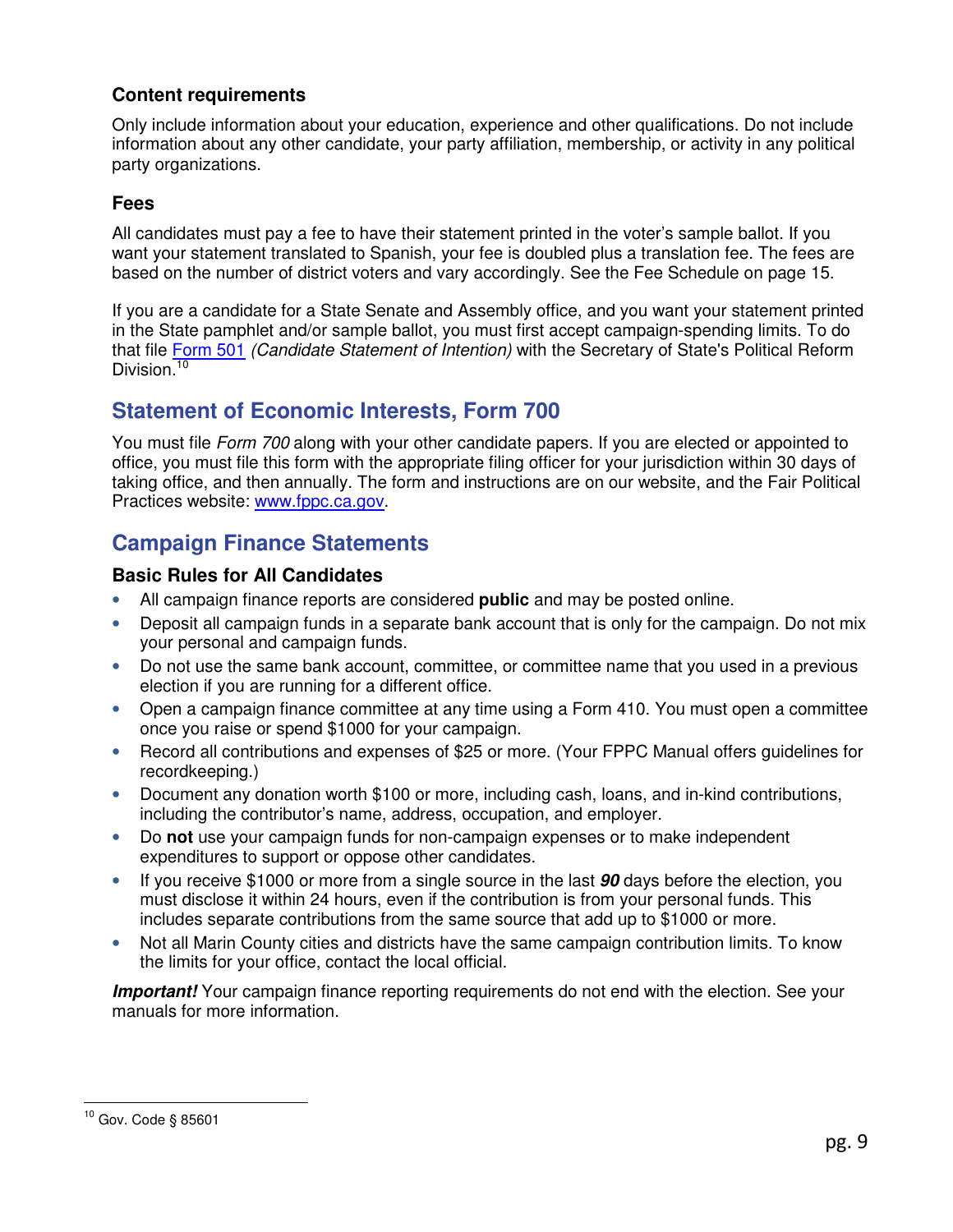#### **Reporting Deadlines**

If you file late, you may be **fined**. You may also face penalties from the state's Fair Political Practices Commission. Here are the deadlines for local candidates and their committees:

| <b>Period Reported</b> | Use this form                                                             | <b>Deadline</b> |
|------------------------|---------------------------------------------------------------------------|-----------------|
| Jan $1 -$ June 30      | 460 Semi-Annual                                                           | July 31, 2013   |
| July $1 -$ Sept 21     | 460 Pre-election                                                          | Sept 26, 2013   |
| Sept 22 - Oct 19       | 460 Pre-election                                                          | Oct 24, 2013    |
| Aug $7 -$ Nov 5        | 497 Late Contribution Report (for \$1000 or more from a<br>single source) | Within 24 hours |
| Oct $20 - Dec 31$      | 460 Semi-Annual                                                           | Jan 31, 2014    |
|                        |                                                                           |                 |

**New!** Candidate finance statements can be **e-filed**. E-filing is free, it will save time, and you won't have to provide signatures or hard copies. For more information contact the Elections Department.

#### **Fines and Penalties**

The public has the right to see candidates' current financial reports. Candidates who file late deny the public of that right. State law gives this county the authority to fine candidates and committees that file late. $11$ 

The fines levied by the Marin County Elections Department are \$10 per day for each day past the deadline until the required report is filed. If the fines are not paid, the Elections office may file a civil action against the candidate/committee for the amount owed. If the reports are not filed, the Elections office will report the candidate/committee to the Enforcement Division of the Fair Political Practices Commission.

The filing officer for Marin County Elections Department is allowed to waive a fine if he finds that the late filing was not intentional or the report was filed before the waiver of liability period ends.

#### **Reporting Violations**

If a committee or candidate has violated any campaign disclosure requirement, any person in the affected jurisdiction may file an action or ask for an injunction.<sup>12</sup> Marin County Elections Office does not investigate or prosecute violations, except for civil actions to collect fines owed.

 $\overline{a}$  $11$  Government Code § 91013

<sup>12</sup> Government Code § 91003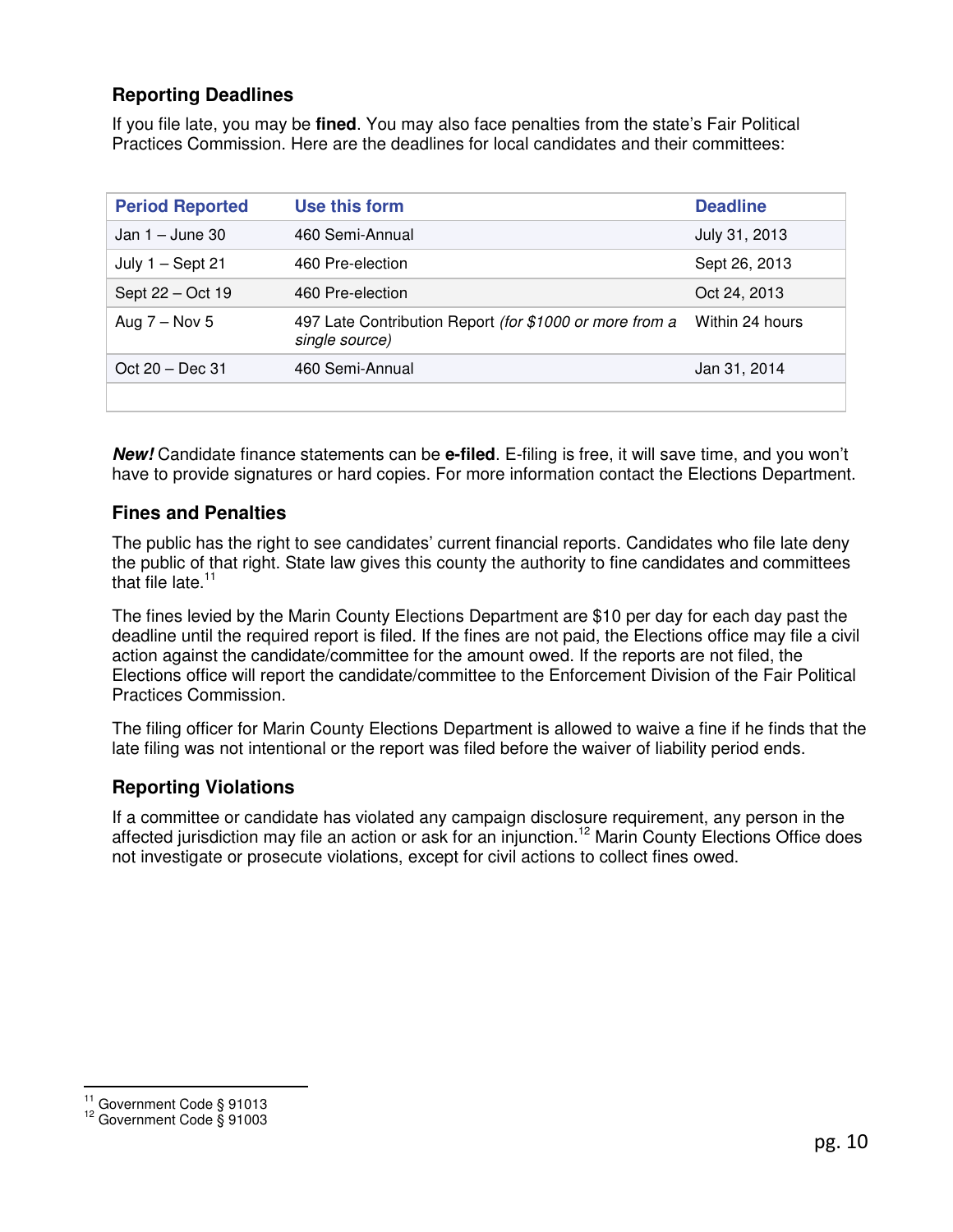#### **Questions?**

Campaign finance reporting and fund-raising laws change frequently. Make sure you understand your requirements.

If you are a **local** candidate, see the FPPC Manual 2 or contact:

Dan Miller: danmiller@marincounty.org 3501 Civic Center Dr, Room 121, San Rafael, CA 94903 Tel. 415-473-6437 – Fax: 415-473-6447

Candidates for **state** offices may consult the FPPC Manual 1 or contact:

Fair Political Practices Commission (FPPC) 428 J Street, Suite 620 Sacramento, CA 95814 Tel. 866-275-3772 www.fppc.ca.gov

Secretary of State, Political Reform Division 1500 11<sup>TH</sup> Street, Room 495 Sacramento, CA 95814 Tel. 916-653-6224 www.ss.ca.gov/elections

Candidates for **federal** offices must contact:

Federal Election Commission: 800-424-9530 www.fec.gov

You can find more information and manuals at the Fair Political Practices Commission (FPPC) website: www.fppc.ca.gov.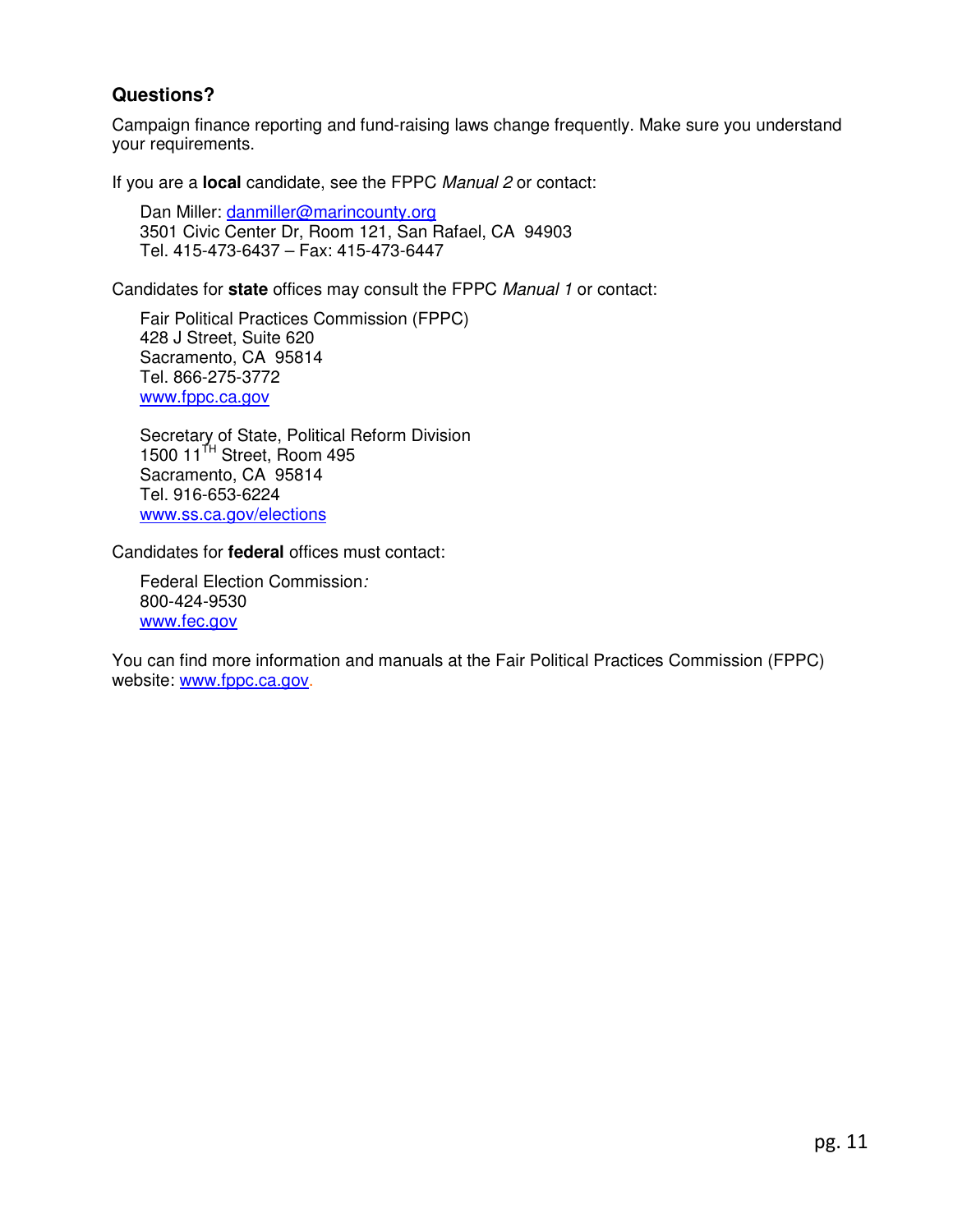# **What all campaigns need to know…**

The candidates and committees must follow strict rules. This section explains the rules for:

- Advertisements
- Signs
- Electioneering

## **Advertising**

New state regulations require candidate committees to add disclaimers to most advertisements and communications including electronic media. "Paid for by committee name" is the basic disclaimer required by law on most campaign communications sent by a *committee*. Information about political advertising, communications and mass mailings can be found on the FPPC website or the FPPC Manuals.

## **Political Signs**

Before placing any political sign, make sure you understand the state, county, and city rules.

For questions about the **county rules:**

- See County Code 22.60.030, and
- Contact the Planning Department (Land Use Public and Private Property): 473-6269

To know a **city's rules**, contact the people listed below. (Each city may have different rules.)

| <b>Belvedere</b> | <b>City Clerk</b>              | 435-8908           |
|------------------|--------------------------------|--------------------|
| Corte Madera     | <b>Planning Director</b>       | 927-5064           |
| Fairfax          | Senior Planner                 | 453-1584           |
| Larkspur         | <b>City Clerk</b>              | 927-5110           |
| Mill Valley      | Deputy City Clerk              | 388-4033, ext. 102 |
| Novato           | <b>City Clerk</b>              | 899-8900           |
| Ross             | <b>Town Clerk</b>              | 453-1453           |
| San Anselmo      | <b>Administrative Services</b> | 258-4652           |
| San Rafael       | <b>Public Works</b>            | 485-3355           |
| Sausalito        | <b>City Clerk</b>              | 289-4100           |
| Tiburon          | <b>Planning Department</b>     | 435-7390           |

For questions about **state rules**, contact the Department of Transportation, Outdoor Advertising Program: (916) 654-5327

## **Electioneering**

It is a misdemeanor to do any of these things within 100 feet of the poll entrance:<sup>13</sup>

- Pass around petitions.
- Try to influence how a voter votes.
- Put up signs about voter qualifications.
- Talk to voters about their qualifications to vote.
- Photograph, film, or record a voter as s/he goes into or leaves a polling place.

#### $\overline{a}$ <sup>13</sup> E.C. § 18370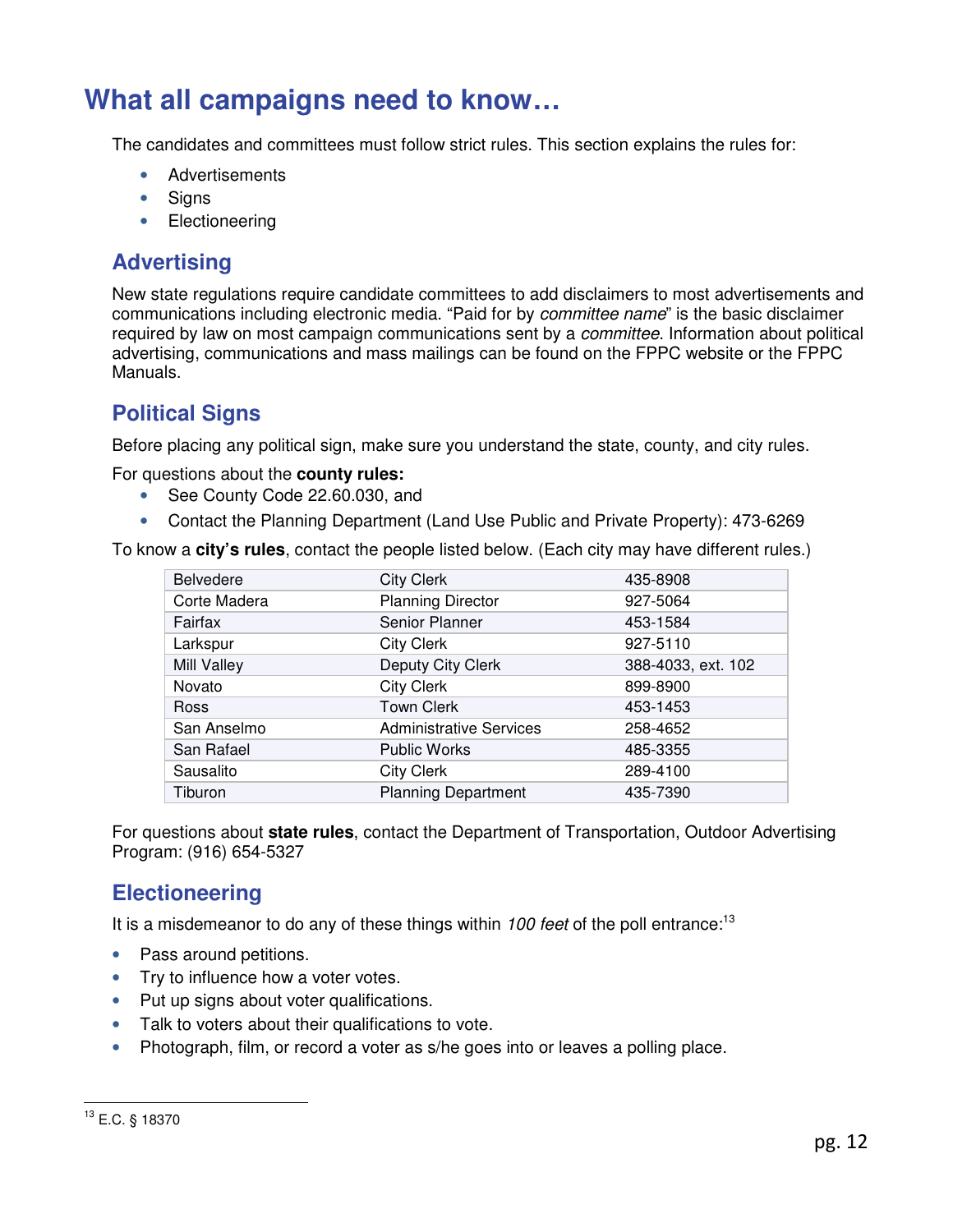# **How to Count Words**

Candidate statements and ballot measure-related text are limited to a certain number of words. The rules below explain how we count words. These rules are based on California law, and cannot be changed.

Before you file your material, count the words carefully. If you have too many words, we will ask you to revise your text.

| <b>Items counted as 1 word:</b>                                                      | <b>Examples</b>                                                                                         |
|--------------------------------------------------------------------------------------|---------------------------------------------------------------------------------------------------------|
| Symbols                                                                              | & # %                                                                                                   |
| Abbreviations & acronyms                                                             | Dist., UCLA, U.S.M.C.                                                                                   |
| Dates written in numerals only                                                       | 7/21/89                                                                                                 |
| Numbers written in numerals only,<br>including telephone numbers                     | 0, 12, 1,000,000, 415-473-6456                                                                          |
| Numerals and letters or symbols that<br>form a single word                           | 100s \$1000 10¢ 12th                                                                                    |
| Website & e-mail addresses                                                           | www.marinvotes.org, elections@marincounty.org                                                           |
| Names of states, counties, cities or towns                                           | New Jersey, County of Marin, Palos Verdes                                                               |
| Hyphenated words listed in a standard<br>U.S. dictionary                             | Attorney-at-law, ex-president                                                                           |
|                                                                                      |                                                                                                         |
| <b>Items NOT counted as 1 word:</b>                                                  | <b>Examples</b>                                                                                         |
| Dates expressed in words and numerals                                                | July 23, 1999 = $2$ words                                                                               |
| Names of people                                                                      | Mary Jane Russell = $3$ words                                                                           |
| Regional descriptors that do not name a<br>specific state, city, county, or district | Bay Area = 2 words, Marin General Hospital = 3 words                                                    |
| the date of the election                                                             | Hyphenated words that are not listed in a standard U.S. dictionary published within the 10 years before |
| <b>Items NOT counted:</b>                                                            |                                                                                                         |
|                                                                                      |                                                                                                         |
| <b>Punctuation marks</b>                                                             | $2^{n}$ $\frac{n}{2}$ $\frac{n}{2}$                                                                     |

Note: with a set of the set of the set of the set of the set of the set of the set of the set of the set of the set of the set of the set of the set of the set of the set of the set of the set of the set of the set of the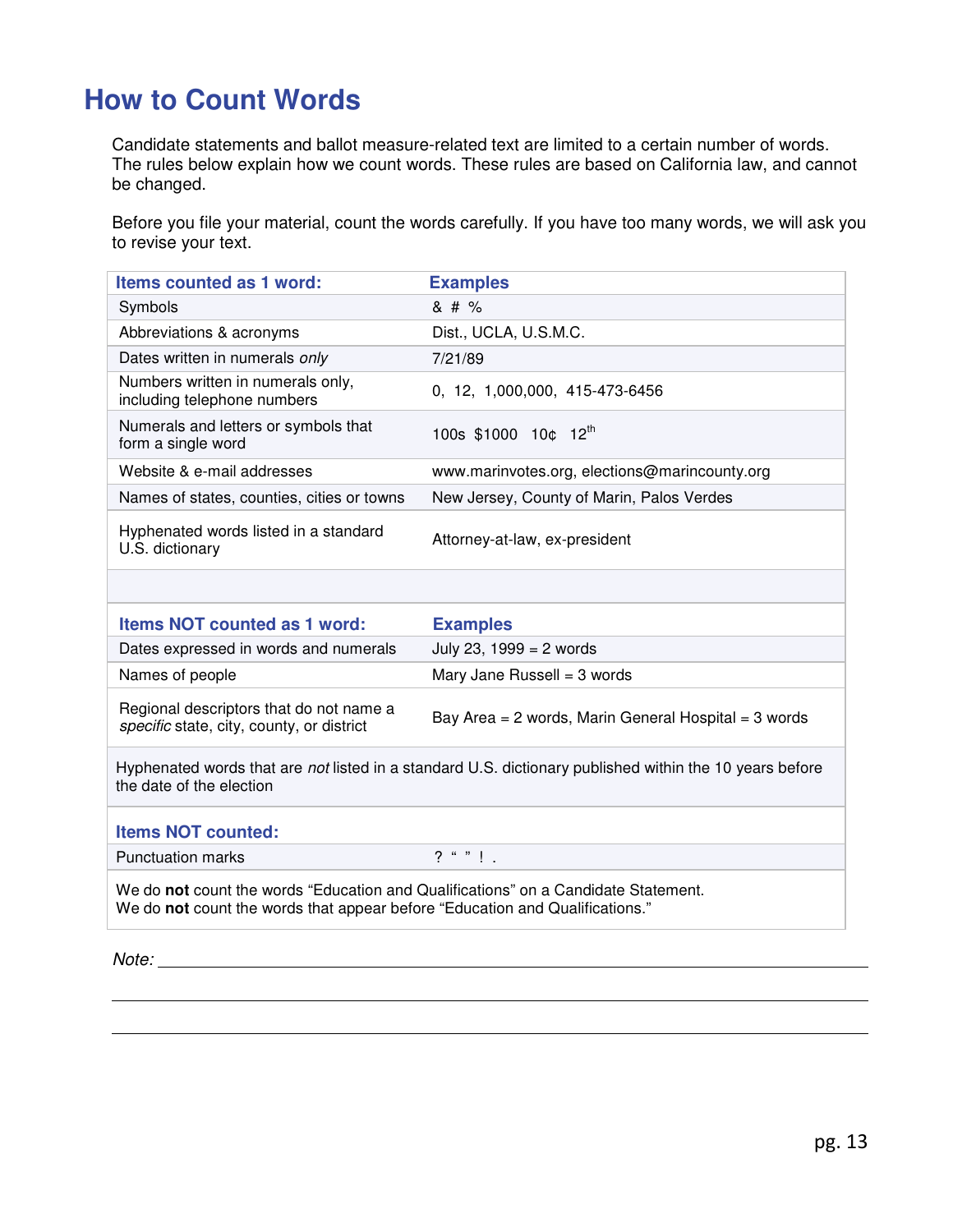# **Candidate's Costs…**

…for the November 5, 2013 Election

The costs for these items are listed on the next page:

- Candidate Statements (based on a 200-word statement)
- Precinct maps
- CDs of voter files with information about voters by jurisdiction

The costs of the Candidate Statements listed on the next page are estimates and are subject to change as the number of voters in each district changes. The exact cost will be known at the start of candidate filing on July 15, 2013.

### **Filing Fees may be required…**

…depending on the jurisdiction of the office you're seeking. Contact the Elections office, or the City/Town Clerk's office for Council Candidates, to find out if you're required to pay a filing fee.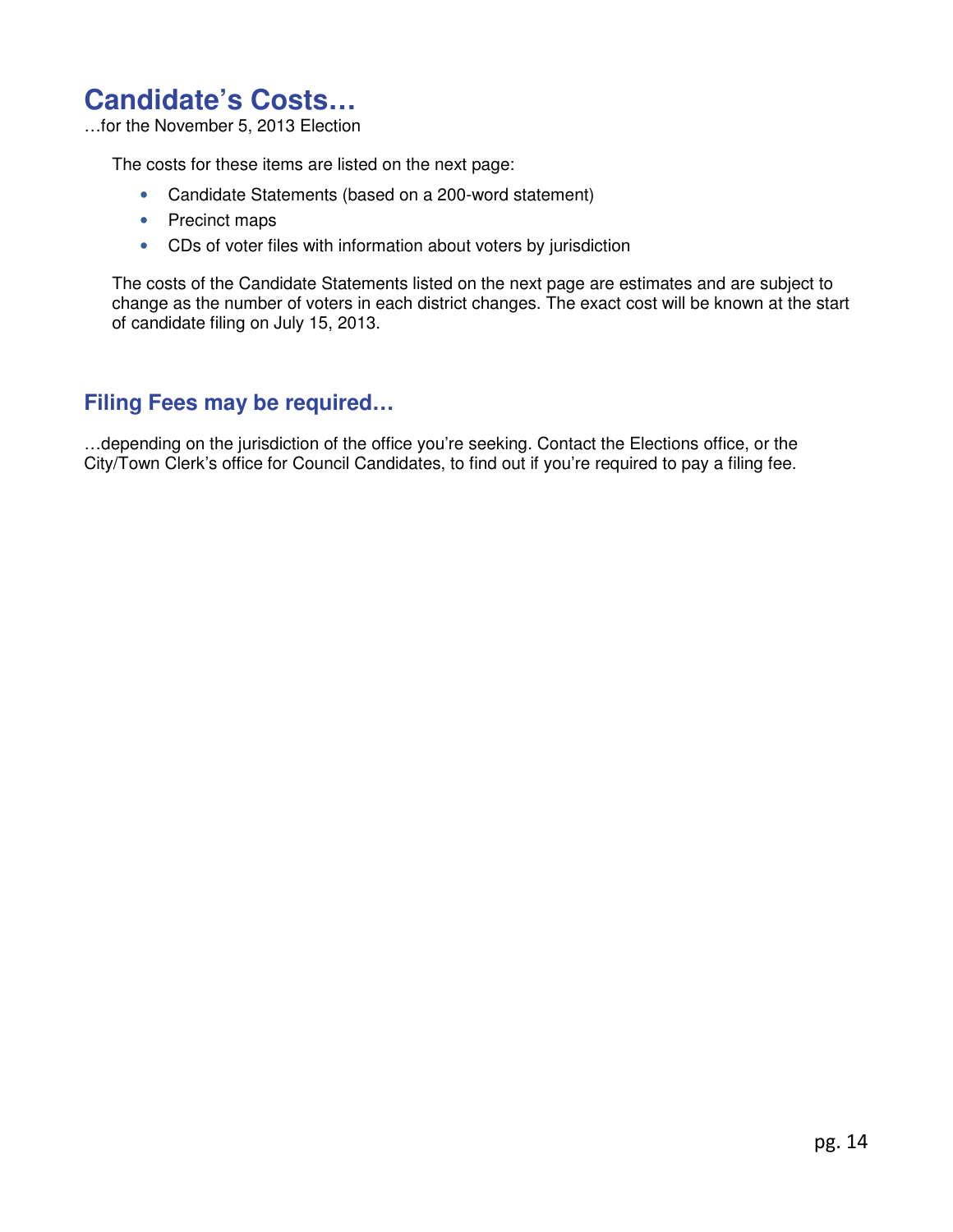## **Candidate Statement Fees**

| <b>School Districts</b>         | <b>Estimated</b><br># of Voters | <b>English</b><br>only | <b>English &amp;</b><br><b>Spanish</b> |
|---------------------------------|---------------------------------|------------------------|----------------------------------------|
| County Board of Education       |                                 |                        |                                        |
| Trustee Area No. 3              | 22,805                          | \$319                  | \$738                                  |
| Trustee Area No. 5              | 24,284                          | \$330                  | \$760                                  |
| Trustee Area No. 6              | 25,718                          | \$341                  | \$782                                  |
| Dixie School                    | 13,818                          | \$252                  | \$604                                  |
| Kentfield School                | 8,103                           | \$209                  | \$518                                  |
| Laguna Joint School ***         | 123                             | \$149                  | \$398                                  |
| Lagunitas School                | 2,691                           | \$168                  | \$436                                  |
| Larkspur/Corte Madera School    | 9,300                           | \$218                  | \$536                                  |
| Lincoln School                  | 69                              | \$149                  | \$398                                  |
| <b>Marin Community College</b>  | 154,251                         | \$1,305                | \$2,710                                |
| Mill Valley School              | 21,170                          | \$307                  | \$714                                  |
| Nicasio School                  | 451                             | \$151                  | \$402                                  |
| Novato Unified School           | 34,519                          | \$407                  | \$914                                  |
| <b>Reed Union School</b>        | 9,273                           | \$218                  | \$536                                  |
| Ross School                     | 1,926                           | \$162                  | \$424                                  |
| Ross Valley School              | 16,683                          | \$273                  | \$646                                  |
| San Rafael School               | 38,477                          | \$437                  | \$974                                  |
| <b>Shoreline Unified School</b> | 2,541                           | \$167                  | \$434                                  |
| Trustee Area No. 1              |                                 |                        |                                        |
| Trustee Area No. 2              |                                 |                        |                                        |
| Tamalpais Union High School     | 78,704                          | \$738                  | \$1,576                                |
| Union Joint School ***          | 40                              | \$148                  | \$396                                  |

|                          | <b>Estimated</b><br># of Voters | <b>English</b><br>only | English &<br><b>Spanish</b> |
|--------------------------|---------------------------------|------------------------|-----------------------------|
| ation                    |                                 |                        |                             |
| 3                        | 22,805                          | \$319                  | \$738                       |
| 5                        | 24,284                          | \$330                  | \$760                       |
| 6                        | 25,718                          | \$341                  | \$782                       |
|                          | 13,818                          | \$252                  | \$604                       |
|                          | 8,103                           | \$209                  | \$518                       |
| $\overline{\phantom{1}}$ | 123                             | \$149                  | \$398                       |
|                          | 2,691                           | \$168                  | \$436                       |
| a School                 | 9,300                           | \$218                  | \$536                       |
|                          | 69                              | \$149                  | \$398                       |
| ege                      | 154,251                         | \$1,305                | \$2,710                     |
|                          | 21,170                          | \$307                  | \$714                       |
|                          | 451                             | \$151                  | \$402                       |
|                          | 34,519                          | \$407                  | \$914                       |
|                          | 9,273                           | \$218                  | \$536                       |
|                          | 1,926                           | \$162                  | \$424                       |
|                          | 16,683                          | \$273                  | \$646                       |
|                          | 38,477                          | \$437                  | \$974                       |
| loc                      | 2,541                           | \$167                  | \$434                       |
|                          |                                 |                        |                             |
| $\overline{2}$           |                                 |                        |                             |
| School                   | 78,704                          | \$738                  | \$1,576                     |
|                          |                                 |                        |                             |

\*\* District pays for Candidates' Statement of Qualifications. \*\*\* Shared district with Sonoma County.

| <b>Cities / Towns</b> | <b>Estimated #</b><br>of Voters | <b>English</b><br>only | English &<br><b>Spanish</b> |  | <b>Other Costs</b>   | <b>Estimated cost</b>      | <b>Descriptio</b>    |
|-----------------------|---------------------------------|------------------------|-----------------------------|--|----------------------|----------------------------|----------------------|
| Corte Madera          | 6.047                           | \$193                  | \$486                       |  | <b>Precinct Maps</b> | $$15$ per map              | Size: 36" x 48" ea   |
| Fairfax               | 5.440                           | \$189                  | \$478                       |  |                      | \$60 for 4 maps            | The 4-map set cov    |
| Larkspur              | 8.297                           | \$210                  | \$520                       |  |                      |                            | whole county.        |
| Mill Valley           | 9.827                           | \$222                  | \$544                       |  | Voter Files (CDs)    | \$72 – County              | $($ >100,000 voters) |
| Novato                | 29,694                          | \$371                  | \$842                       |  |                      | \$48 – Medium jurisdiction | ۱ (50,001–100,000)   |
| San Anselmo           | 8.574                           | \$212                  | \$524                       |  |                      | \$24 - Small jurisdiction  | $(50,001$ voters)    |
| San Rafael            | 29,592                          | \$370                  | \$840                       |  |                      |                            |                      |
| Tiburon               | 6.051                           | \$193                  | \$486                       |  |                      |                            |                      |

| :nqusn &<br><b>Spanish</b> | <b>Other Costs</b>   | <b>Estimated cost</b>     | <b>Description</b>                 |
|----------------------------|----------------------|---------------------------|------------------------------------|
| \$486                      | <b>Precinct Maps</b> |                           | \$15 per map Size: 36" x 48" each. |
| \$478                      |                      | \$60 for 4 maps           | The 4-map set covers the           |
| \$520                      |                      |                           | whole county.                      |
| \$544                      | Voter Files (CDs)    | \$72 – County             | (>100,000 voters)                  |
| \$842                      |                      | \$48 –Medium jurisdiction | (50,001-100,000 voters)            |
| \$524                      |                      | \$24 - Small jurisdiction | $(50,001$ voters)                  |
| \$840                      |                      |                           |                                    |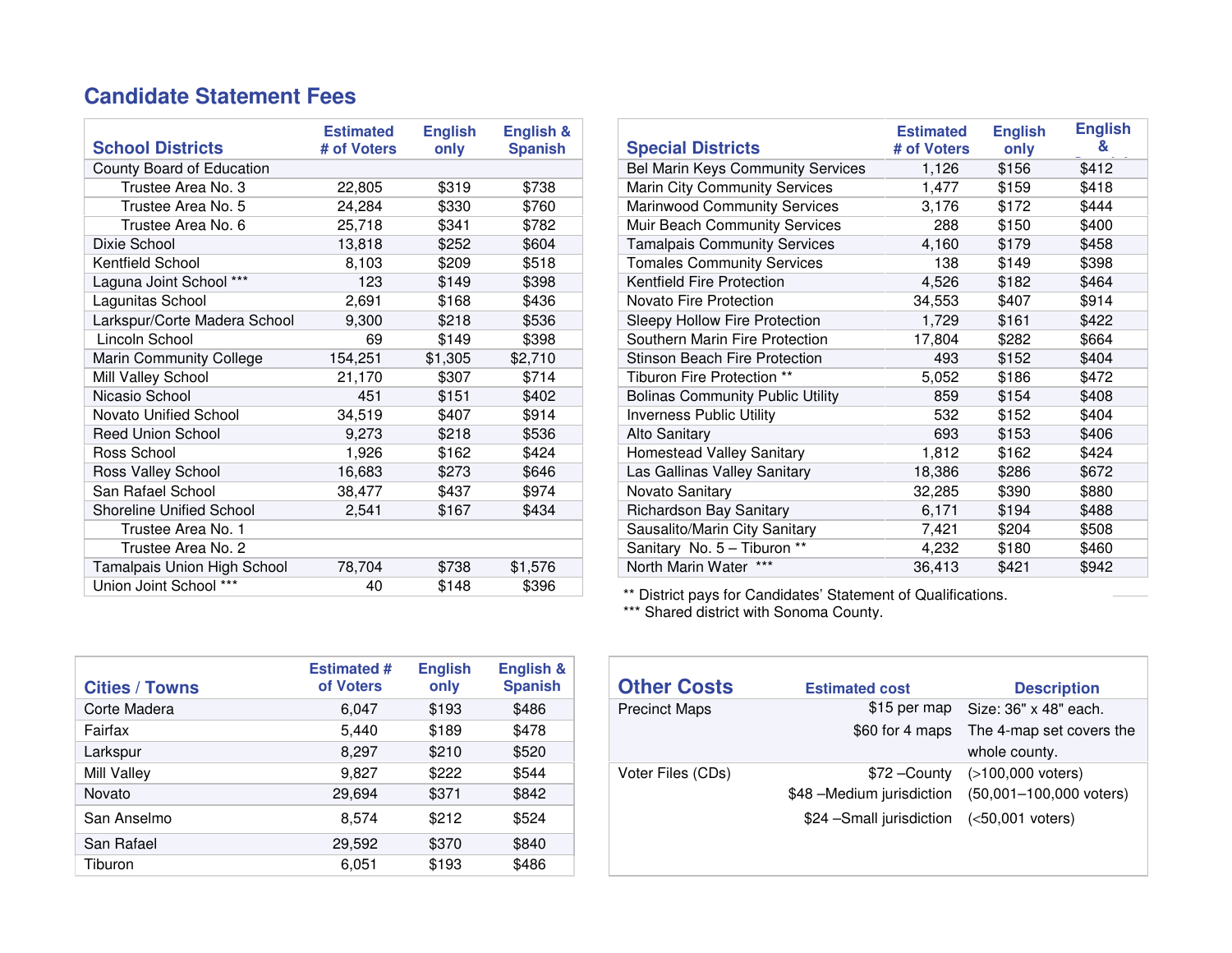# **Information about taking office**

#### **What happens if there are not enough candidates to fill a district's open seats?**

#### For **special districts…**

If the number of candidates is equal to the number of open offices in that district, there will be no election. The Board of Supervisors will appoint the candidates at a County Board meeting.

If there are fewer candidates than open offices in that district, there will be no election. The Board of Supervisors will appoint any qualified person(s) at a County Board meeting held prior to the Monday before the first Friday in December. The appointed people will take office at the district's next board meeting.<sup>14</sup>

#### For **school districts…**

If the number of candidates is equal to the number of open offices in that district, there will be no election. The School Board will appoint the candidates at the district's next board meeting.

If there are fewer candidates than open offices in that district, there will be no election. The School Board will appoint any qualified person(s) at a School Board meeting, which must be held before the election. The appointed people will take office at the district's next board meeting.<sup>15</sup>

#### **When does an elected official take office?**

Before taking office, all elected candidates must wait until the election results are certified, then take an oath of office. The November 5, 2013 election will be certified by December 3, 2013.

City or Town **Council Members** take office at the next regularly scheduled council meeting after the election results are certified. <sup>16</sup>

**School District** and **Special District** candidates take office on/by December 6, 2013, at 12 noon. The Elections Department will prepare and send the oaths to the Districts, who will arrange to have the oaths administered on or before that date.<sup>17</sup>

 $\overline{a}$  $^{14}$  E.C. § 10515

<sup>15</sup> Ed. Code §§ 5328, 5328.5

 $^{16}$  E.C. § 10263(b)

<sup>17</sup> E.C. § 10554, Ed. Code 5017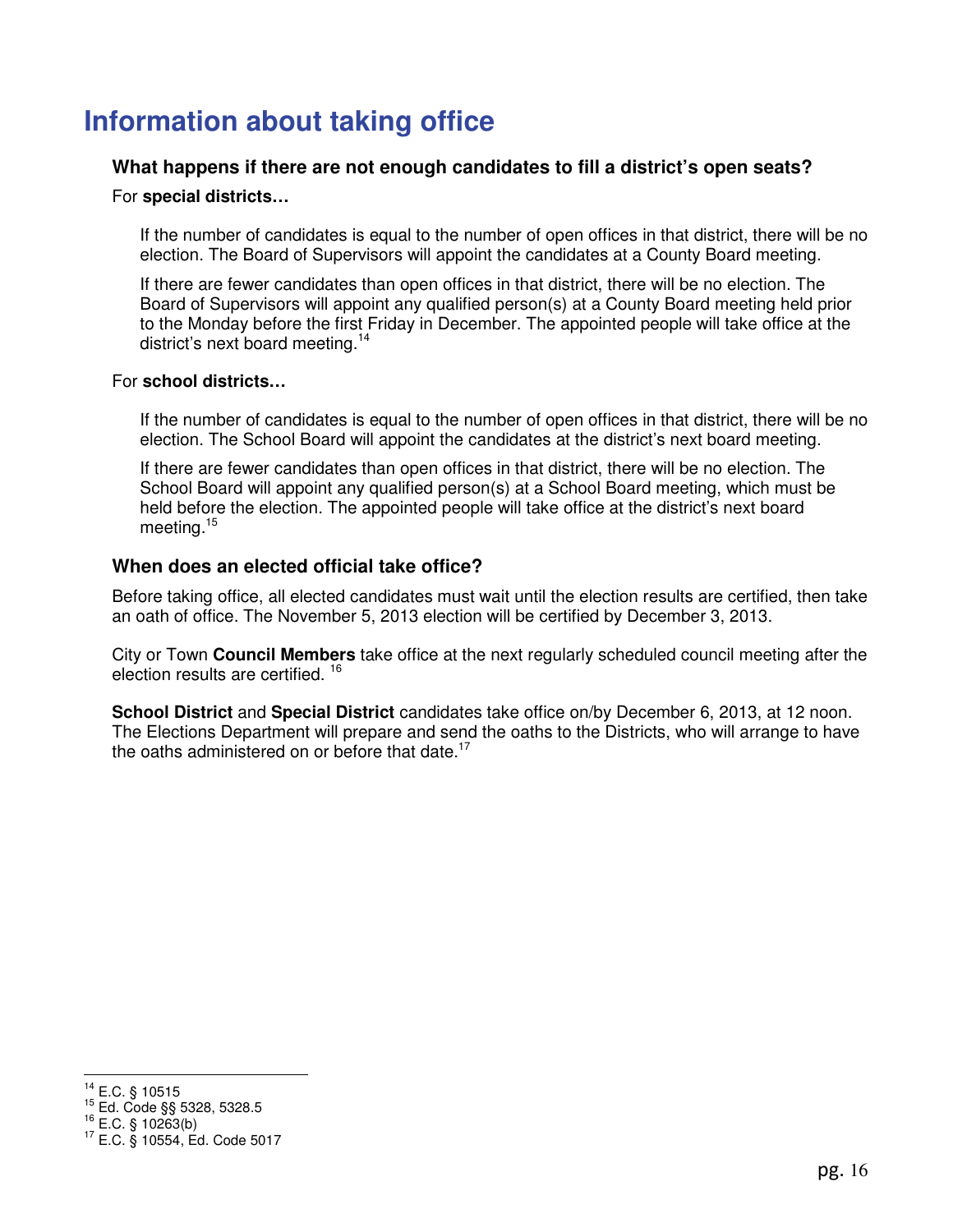## **\*APPENDIX \*Ballot Designation Worksheet**

Pursuant to California Elections Code Section 13107.3 and Section 20711 of the California Code of Regulations, this entire form **must be completed**, or it will not be accepted and you will **not** be entitled to a ballot designation. **DO NOT LEAVE ANY RESPONSE SPACES BLANK**. If information requested is not applicable, please write N/A in the space provided. Otherwise the information MUST be provided. Upon filing, this worksheet will be a public record.

| Attorney Name (or other person authorized to act in your behalf): |                                                  |
|-------------------------------------------------------------------|--------------------------------------------------|
|                                                                   |                                                  |
|                                                                   | E-Mail: E-Mail:                                  |
|                                                                   |                                                  |
|                                                                   |                                                  |
|                                                                   | Phone Number(s) Business: Home/Mobile: Fax: Fax: |
|                                                                   |                                                  |
| Proposed Ballot Designation: _______                              |                                                  |
| <b>First Alternative:</b><br>$\overline{\phantom{a}}$             |                                                  |
| <b>Second Alternative:</b>                                        |                                                  |

You may select as your ballot designation:

- (a) Your current principal profession(s), vocation(s), or occupation(s) [maximum total of three words, separated by  $a''$
- (b) The full title of the public office you currently occupy and to which you were elected
- (c) "Appointed [full title of public office]" if you currently serve by appointment in an elective public office and are seeking election to a different office
- (d) "Incumbent" if you were elected (or, if you are a Superior Court Judge, appointed) to your current public office and seek election to a new term
- (e) "Appointed Incumbent" if you were appointed to your current elective public office (other than Superior Court Judge) and seek election to a new term

In the space provided on the next page or on an attachment sheet, describe why you believe you are entitled to use the proposed ballot designation. Attach any documents or exhibits that you believe support your proposed ballot designation. If using the title of an elective office, attach a copy of your certificate of election or appointment. These documents will not be returned to you. **Do not submit originals**.

If your proposed ballot designation includes the word "volunteer," indicate the title of your volunteer position and the name of the entity for which you volunteer along with a brief description of the type of volunteer work you do and the approximate amount of time involved. You may only use the ballot designation "community volunteer" if you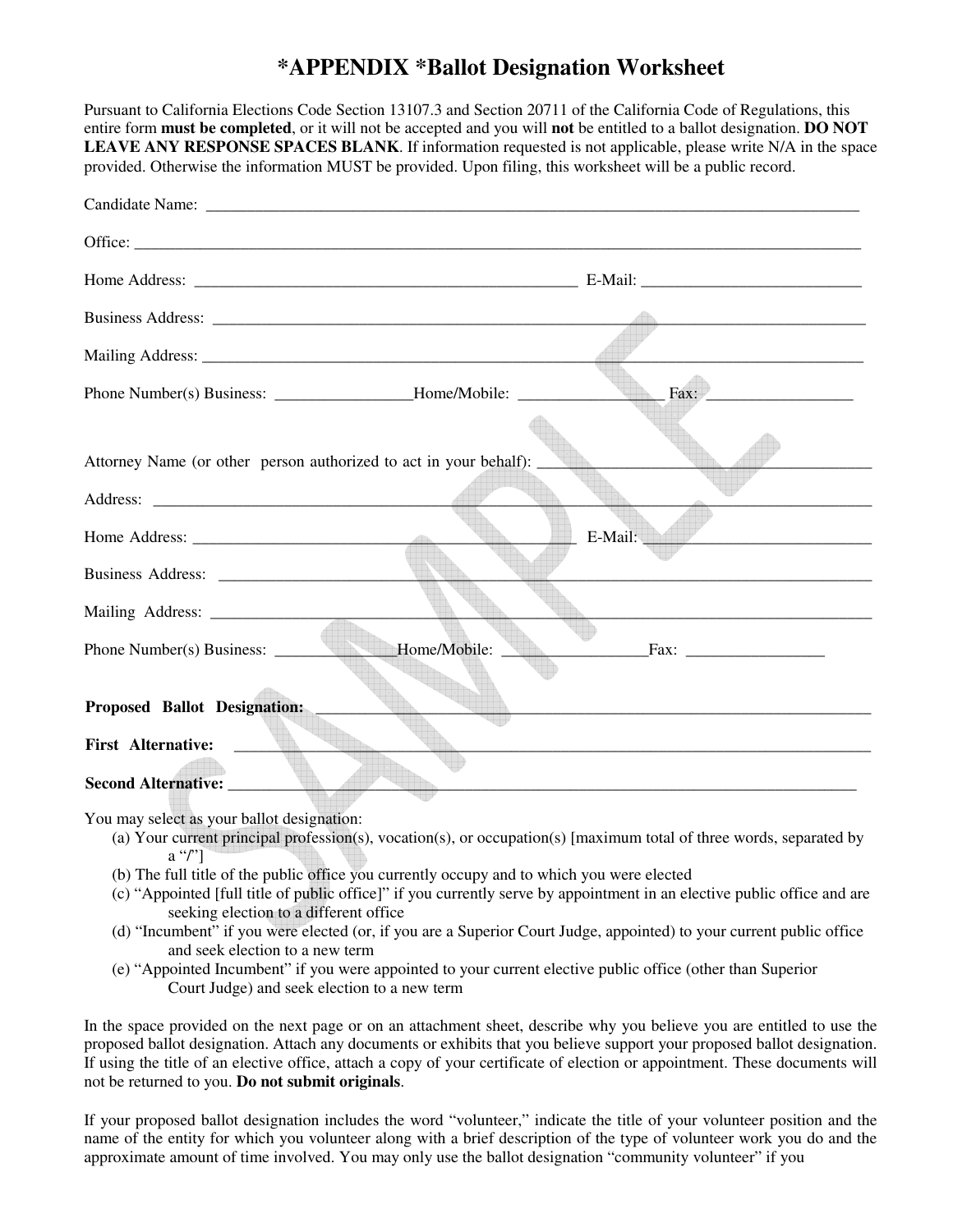volunteer for a 501(c)(3) charitable, educational, or religious organization, a governmental agency or an educational institution. You may not use "community volunteer" together with another designation.

**Remember, it is your responsibility to justify your proposed ballot designation and to provide all requested details.** For your reference, attached are Elections Code Sections 13107 and 13107.3, and 2 California Code of Regulations (CCR) Section 20711. You may also wish to consult Elections Code Section 11307.5 ("community volunteer") and 2 CCR Sections 20712 - 20719 (found at www.sos.ca.gov).

|                                                                                                                | Justification for use of proposed ballot designation:                                                        |
|----------------------------------------------------------------------------------------------------------------|--------------------------------------------------------------------------------------------------------------|
| Candidate's Signature Manual Account Candidate's Signature Manual Account Candidate's Signature Manual Account |                                                                                                              |
| Date                                                                                                           |                                                                                                              |
|                                                                                                                |                                                                                                              |
| Current or Most Recent Job Title: ___________________________________Start/End Dates:                          |                                                                                                              |
|                                                                                                                |                                                                                                              |
|                                                                                                                |                                                                                                              |
|                                                                                                                | Person(s) who can verify this information:                                                                   |
|                                                                                                                | Phone Number: ____                                                                                           |
|                                                                                                                |                                                                                                              |
|                                                                                                                |                                                                                                              |
| Name(s)                                                                                                        | $\overline{\phantom{a}}$<br>Phone Number:                                                                    |
|                                                                                                                |                                                                                                              |
| Before signing below, answer the following questions.                                                          |                                                                                                              |
|                                                                                                                |                                                                                                              |
| Does your proposed ballot designation:                                                                         |                                                                                                              |
| Use only a portion of the title of your current elected office?                                                |                                                                                                              |
|                                                                                                                | Use only the word "Incumbent" for an elective office (other than Superior Court Judge)                       |
| to which you were appointed?                                                                                   |                                                                                                              |
|                                                                                                                | Use more than three total words for your principal professions, vocations or occupations?                    |
|                                                                                                                | Suggest an evaluation of you, such as outstanding, leading, expert, virtuous, or eminent?                    |
| or occupation?                                                                                                 | Refer to a status (Veteran, Activist, Founder, Scholar), rather than a profession, vocation                  |
| Abbreviate the word "retired"?                                                                                 |                                                                                                              |
|                                                                                                                | Place the word "retired" after the words it modifies? Example: Accountant, retired                           |
|                                                                                                                | Use any word or prefix (except "retired") such as "former" or "ex-" to refer to a former                     |
| profession, vocation or occupation?                                                                            |                                                                                                              |
| ٠                                                                                                              | Use the word "retired" along with a current profession, vocation, or occupation?                             |
| Example: Retired Firefighter/Teacher                                                                           |                                                                                                              |
| Use the name of a political party or political body?<br>$\bullet$                                              |                                                                                                              |
| Refer to a racial, religious, or ethnic group?<br>Refer to any activity prohibited by law?<br>٠                |                                                                                                              |
|                                                                                                                |                                                                                                              |
|                                                                                                                | If the answer to any of these questions is "Yes," your proposed ballot designation is likely to be rejected. |

Candidate's Signature \_\_\_\_\_\_\_\_\_\_\_\_\_\_\_\_\_\_\_\_\_\_\_\_\_\_\_\_\_\_\_\_\_\_\_\_\_\_\_\_\_\_\_\_\_\_\_\_ Date \_\_\_\_\_\_\_\_\_\_\_\_\_\_\_\_\_\_\_\_\_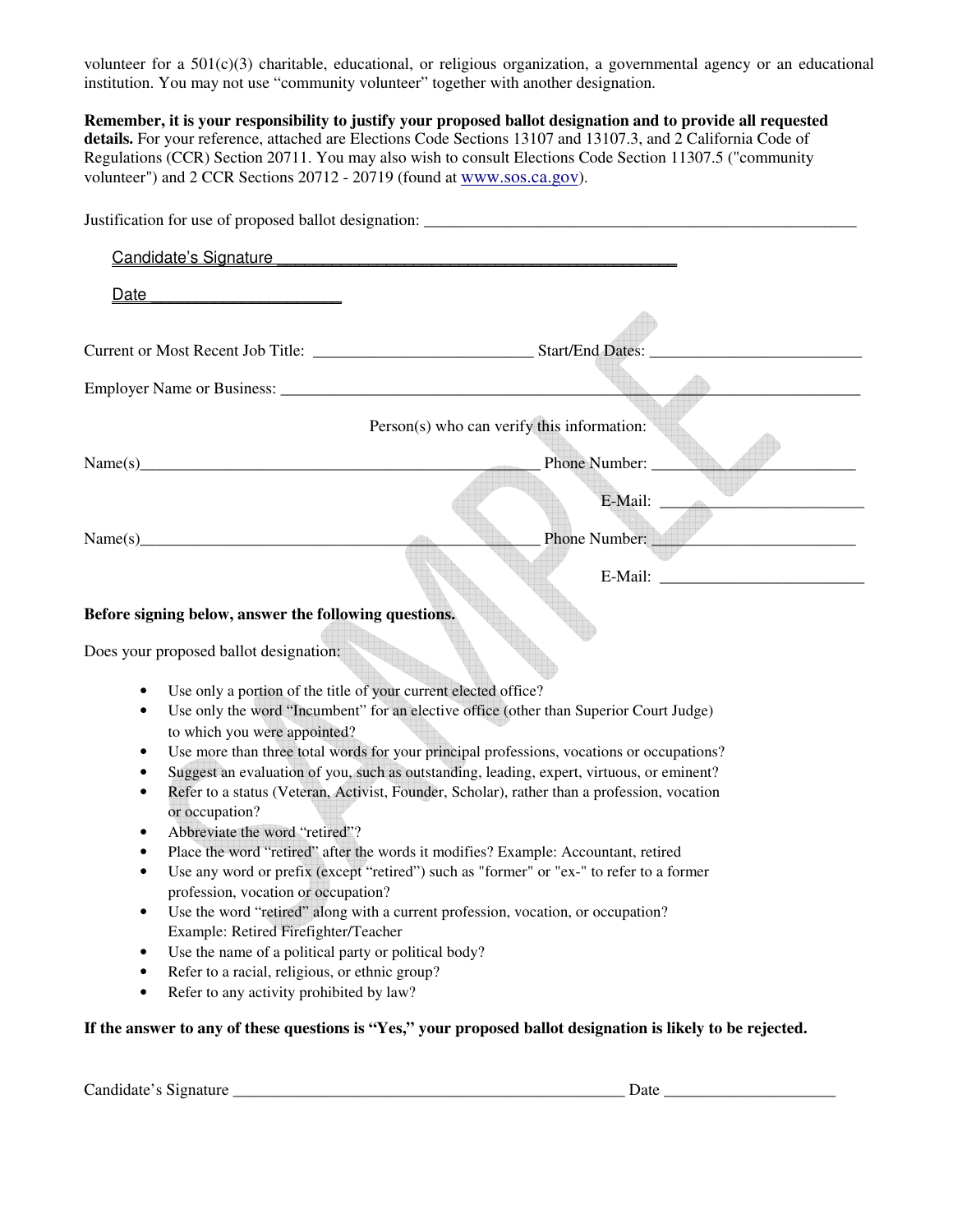| Official Filing Form                                                             |                                                                             | *APPENDIX*                                                                                                     |                                                                                                                                                                                        |
|----------------------------------------------------------------------------------|-----------------------------------------------------------------------------|----------------------------------------------------------------------------------------------------------------|----------------------------------------------------------------------------------------------------------------------------------------------------------------------------------------|
|                                                                                  |                                                                             | Declaration                                                                                                    |                                                                                                                                                                                        |
|                                                                                  |                                                                             | <b>Of Candidacy</b>                                                                                            |                                                                                                                                                                                        |
| <b>ELAINE GINNOLD</b><br><b>Registrar of Voters</b><br>County Elections Official |                                                                             | For <b>NON-PARTISAN</b> Offices<br>(Elections Code §§ 200, 8002.5,<br>8020, 8040, 8121, 13105)                 | County Elections Official                                                                                                                                                              |
| Date Issued:                                                                     |                                                                             |                                                                                                                | By: $\overline{\phantom{a}}$                                                                                                                                                           |
|                                                                                  |                                                                             | the «ElectionDesc» to be held on «ElectionDate», and declare the following to be true:                         | I hereby declare myself a candidate for nomination to the office of «OfficeTitle», «BallotSubHdg», to be voted for at                                                                  |
| My name is                                                                       |                                                                             | «CandFullName»                                                                                                 |                                                                                                                                                                                        |
|                                                                                  |                                                                             | I request my name and ballot designation to appear on the ballot as follows:                                   |                                                                                                                                                                                        |
|                                                                                  | Print Your Name for Use on the Ballot<br><b>Print Designation Requested</b> |                                                                                                                | Candidate initials<br>if preferring no designation:<br>A ballot designation is optional. If one is requested, a completed BALLOT DESIGNATION worksheet must be submitted. If no ballot |
|                                                                                  |                                                                             | designation is requested, write in the word "NONE" and initial in the box. (Elections Code §§ 13107, 13107.3.) |                                                                                                                                                                                        |
|                                                                                  | «MailAddr1»                                                                 |                                                                                                                |                                                                                                                                                                                        |
| <b>Mailing Address:</b>                                                          | «MailAddr2»<br>City<br>«ResidenceAddr1»                                     | <b>State</b>                                                                                                   | Zip Code                                                                                                                                                                               |
| <b>Residence Address:</b><br>(Required)                                          | «ResidenceAddr2»                                                            |                                                                                                                |                                                                                                                                                                                        |
| <b>Business Address:</b>                                                         | City                                                                        | <b>State</b>                                                                                                   | Zip Code                                                                                                                                                                               |
|                                                                                  | City                                                                        | <b>State</b>                                                                                                   | Zip Code                                                                                                                                                                               |
|                                                                                  | «Phone»                                                                     |                                                                                                                | «AltPhone»                                                                                                                                                                             |
| Telephone:<br>FAX and E-mail:                                                    | Area Code<br>«FaxNo»<br>Area Code                                           | Area Code<br>Daytime<br>«EmailAddress»<br><b>FAX</b><br>E-mail                                                 | Evening                                                                                                                                                                                |

# Important: Reverse Side of Page Must Be Completed